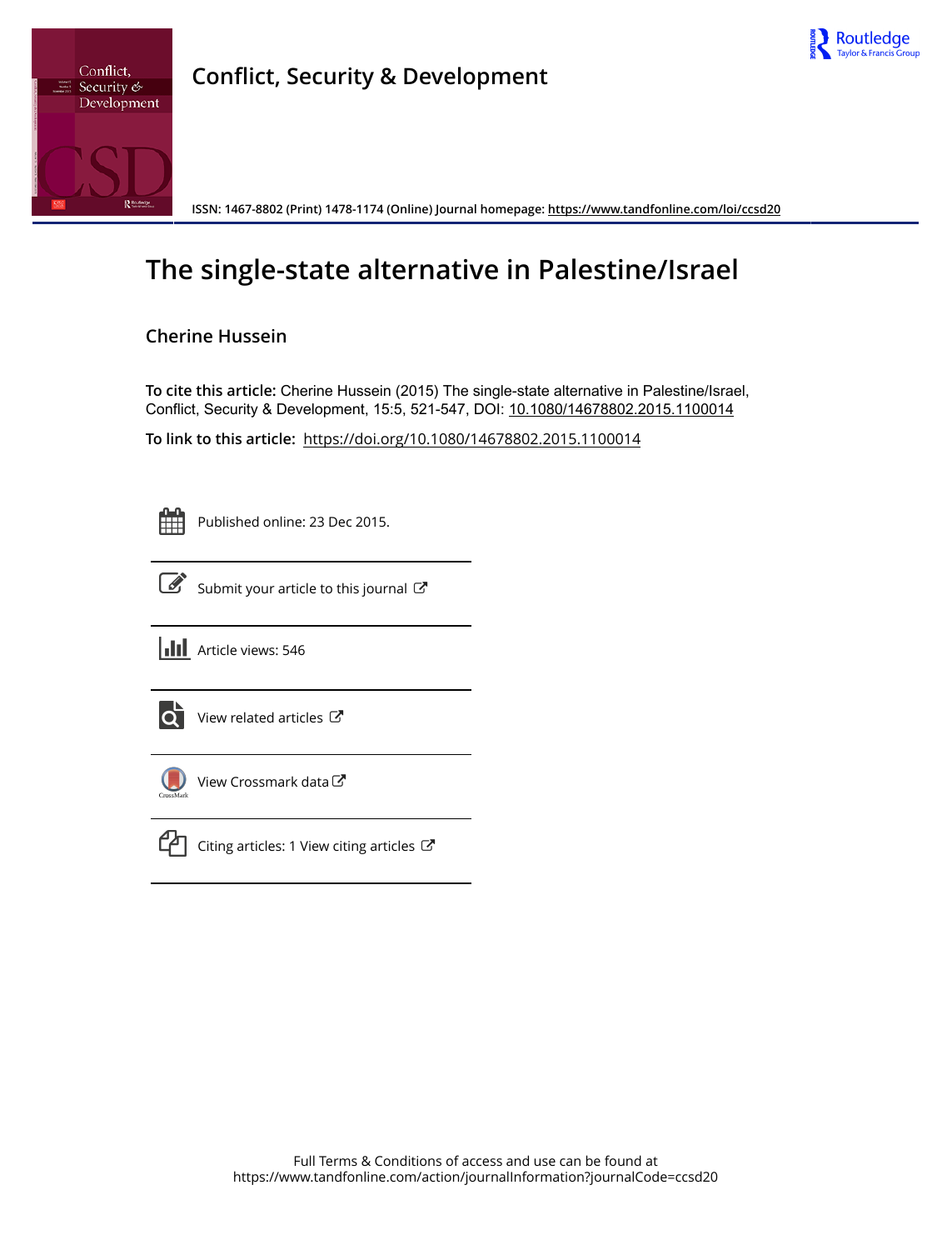Routledge

# Analysis

## The single-state alternative in Palestine/Israel

### Cherine Hussein

Since the Oslo Accords, the two-state solution has dominated, and frustrated, the official search for peace in Palestine/Israel. In parallel to it, an alternative struggle of resistance—centred upon the single-state idea as a more liberating pathway towards justice to the conflict—has re-emerged against the hegemony of Zionism and the demise of a viable two-state solution in Palestine/Israel. This paper inquires into the nature of this phenomenon as a movement of resistance. To this end, it reconstructs the re-emergence of the single-state solution intellectually and organisationally from within a Gramscian-inspired lens while specifically focusing upon the centrality of the anti-Oslo writings of Edward

Said and the consequent role of the Diaspora within this alternative. This it does from within a de-colonial approach to the politics of resistance which centres the political practices of the oppressed themselves in its analysis. Thus, it analyses the potential of the single-state alternative as a Gramscian 'philosophical movement' from within its own self-understandings, strategies and maps to power. In doing so, it aims to shed light upon a largely silenced pathway of resistance to the current peace process, to question its location between the 'local' and the 'global', and to take its possibility as a more just alternative to the status quo seriously.

Cherine Hussein is a Research Fellow at the Council for British Research in the Levant (CBRL), and Deputy Director of the CBRL's Kenyon Institute. She is the author of The Re-Emergence of the Single State Solution in Palestine/ Israel: Countering an Illusion (Routledge, 2015). Her research focuses on the politics of social transformation in the Middle East, with a particular interest in the writings of Antonio Gramsci and Edward Said.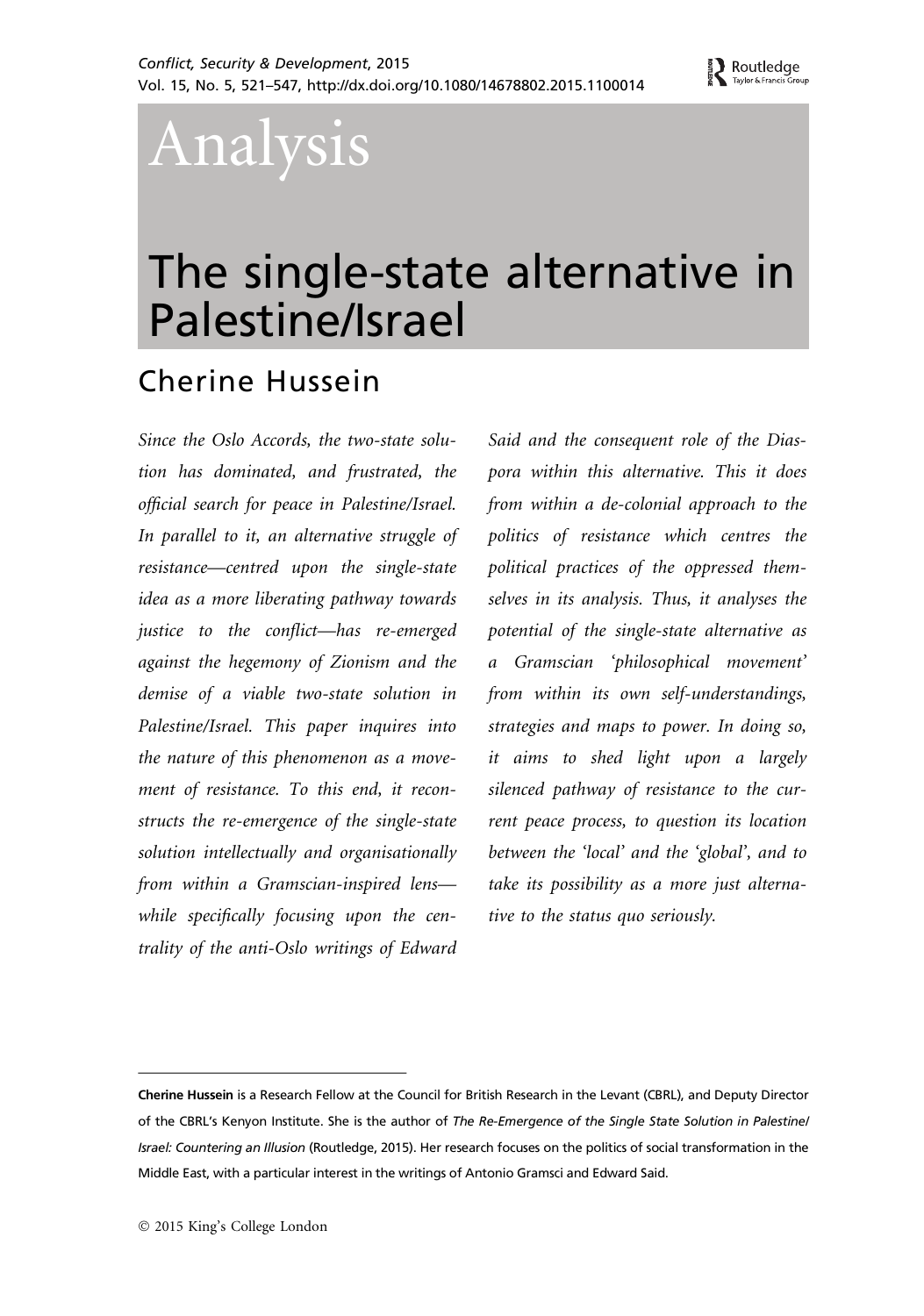#### Gramsci and the politics of resistance: an introduction

The single-state solution to the Israeli-Palestinian conflict re-emerged within this present historical conjunction largely as an academic debate, centred upon a critique of Oslo, and driven by a number of prominent Palestinian and Israeli intellectuals. Painted and dismissed by many as a utopian academic exercise, my work sought to take a different pathway of inquiry—inquiring into the nature of the single-state alternative as a movement of resistance. This I did by exploring it through the analysis of diverse primary sourced materials—reconstructing its re-emergence intellectually and organisationally since the signing of the Oslo Accords from within its own strategies, self-understanding and maps to power. In doing so, I discovered that the decentralisation and diverse groups and personalities with uncoordinated actions involved in the broader picture of the single-state project make it difficult to decipher as a phenomenon that resembles any traditional view of what a movement looks like. Instead, I found that a more accurate reflection of the dynamics, shifts and strategies of this movement emerged when viewing it through a Gramscian-inspired lens—one that centres on the revolutionary power of philosophy, and the inherent link between thought and action in building a new, unified, collective historical force against a particular status quo. For Gramsci, it was this form of empowerment—activated by the organic intellectual—that he famously argued held the key to the transformation of the oppressed into a collective 'historical force' of liberating political change.

In view of this, the article presents this reconstruction in terms of what Gramsci defined as a 'philosophical movement'<sup>[1](#page-24-0)</sup>-one that begins its struggle of resistance within the realm of ideas. As such, I argue that the single-state alternative represents a movement that is centred upon the launching of a project of critical pedagogy by organic intellectuals within their own communities in order to transcend the common sense ideas linking them to the status quo—in a process of mutual transformation and empowerment. This process itself is argued to revolutionise political possibilities on the ground—and is reflected in Ilan Pappe's assertion that while the current two-state solution needs politicians, the single-state solution needs educators, $2$  and involves the launching of a long-term process of resistance aimed at decolonisation, liberation and empowerment. For Gramsci, this was the central meaning behind his claim that the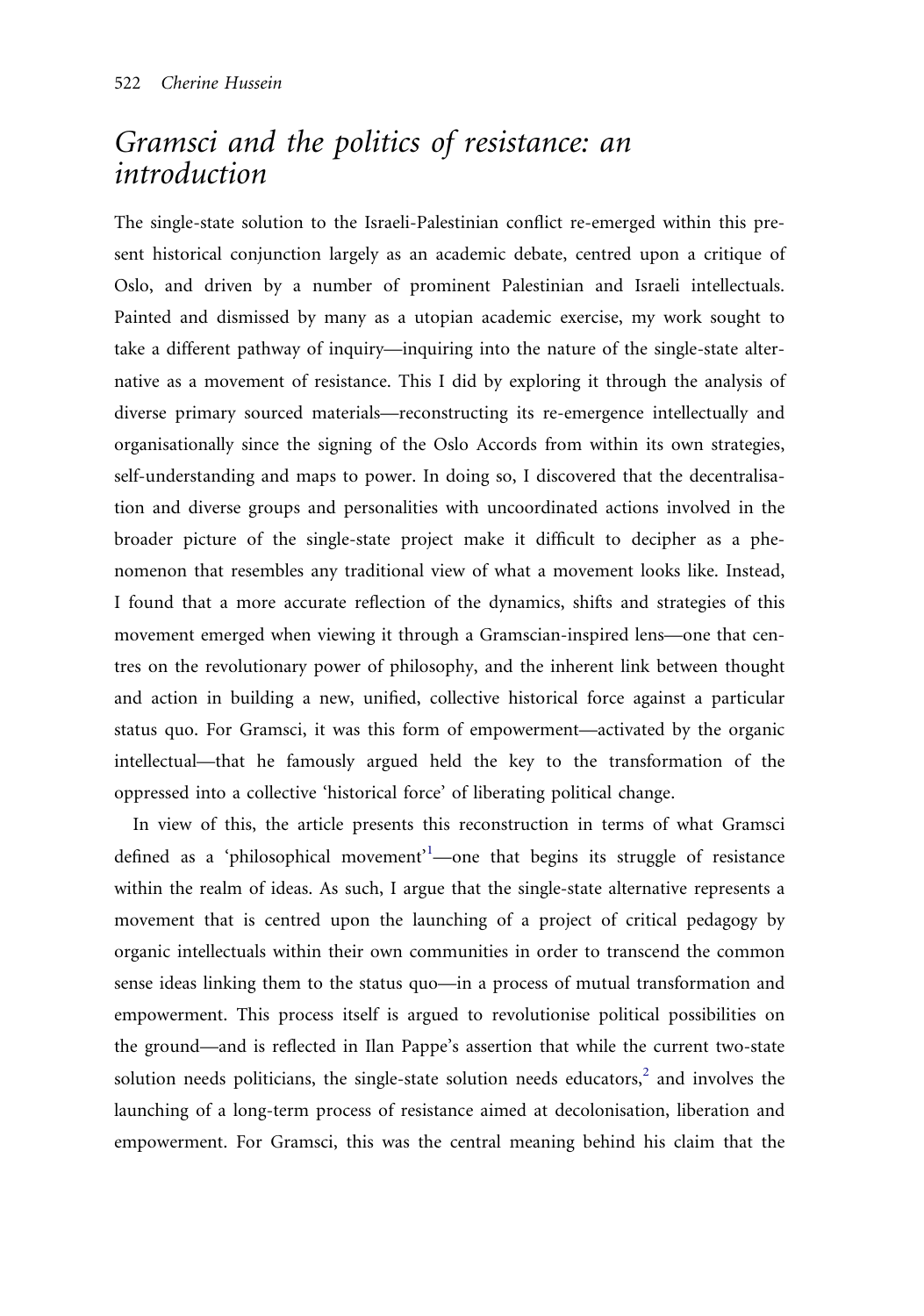creation of a new, liberating worldview was not only based on the triggering of a process of critical and historical self-understanding—but on the creation and consolidation of a new form of civil and political society.

The highlighting of the centrality of common sense within the framing of my work also seeks to emphasise that interlinked with the fact that Gramsci's conception of civil society is the sphere of hegemony (and hence the arena from within which counterhegemony is waged) is the fact that it is not only 'an integral part of the state', but simultaneously the state's 'most resilient and constitutive element'.<sup>[3](#page-24-0)</sup> As such, Gramsci's political struggle was aimed at waging a territorial 'war of position'—or revolutionary strategy, 'that would be employed in the arena of civil society with the aim of disabling the coercive apparatus of the state, gaining access to power and creating a con-sensual society where no group is reduced to subaltern status'.<sup>[4](#page-24-0)</sup> Thus, part of the struggle against common sense involves an active effort by organic intellectuals to widen the scope of dissent and create spaces of resistance where none had existed before. Hence, it is a potent strategy involving the geographical and intellectual conquest of diverse interlinked civil societies—one that aims at turning enough of their institutions and associations into interlinked social forces that support a more just social and political reality. It is therefore also an educative, gradual process, and not necessarily one that starts from a terrain within which it has many followers. As such, while it could be argued that the fact that the majority of Jewish-Israelis oppose a single-state solution today presents a significant obstacle to the present single-state movement, for Gramsci specifically, this is not an insurmountable obstacle. For, as many single-state intellectuals point out, this struggle represents first and foremost a process of resistance that must be built within the strategy of a war of position. Thus, the central issue revolves around where to uncover the spaces, from within which organic intellectuals can launch their counterhegemonic movement and create new constituencies and possibilities on the ground—and not how large or small their pool of supporters happens to be within the present moment.

In parallel to the above, the choice to centre the political practices of the oppressed themselves—and of exploring where the potential for meaningful social transformation is seen to be located when it is analysed from within this different point of beginning —arose out of a Gramscian desire to always begin with the messiness and territorial geography of 'life' itself.<sup>5</sup> Thus, I seek to neither privilege International Relations (IR)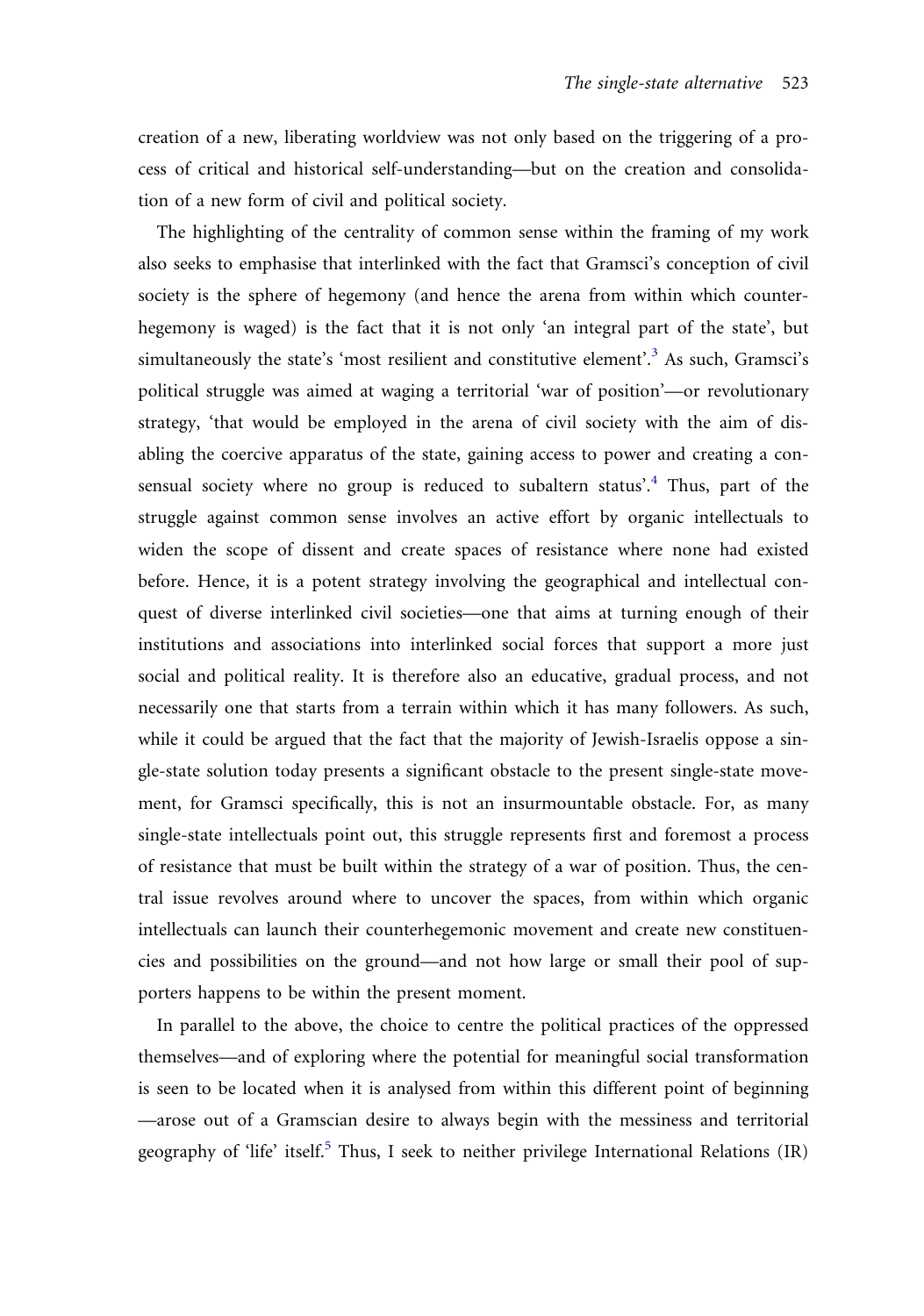as such, nor debates within IR surrounding Gramsci himself—but to activate Gramsci's philosophy of praxis in order to inquire into how situated practices of resistance may inform our understandings of international relations, and illuminate new path-ways of liberation for those who struggle on the ground today.<sup>[6](#page-24-0)</sup> For, it is with this powerfully enabling impulse that critical theory first entered the discipline, highlighting the need to begin from within the secular world in order to revolutionise selves, realities and political possibilities, while proclaiming that another world is possible. Emphasising the centrality and political nature of both knowledge, and its producers, in building, maintaining and dismantling status quos—it is from within this empowering space that this article also begins.

#### Edward Said and the re-emergence of the single-state idea

As alluded to in the introduction, the single-state idea itself is of course not new, and has historical precedents and formulations within both Jewish and Palestinian histories. Perhaps less known is the fact that while the Oslo Accords were largely perceived to have launched a peace process that would lead to a two-state solution by the 'international community<sup>5[7](#page-24-0)</sup>—and were represented in that way within their civil societies—in reality they represented a process based upon the principle of separation and limited Palestinian autonomy for the Israeli side, $\frac{8}{3}$  $\frac{8}{3}$  $\frac{8}{3}$  and the potential of launching a territorial war of position towards the formation of a viable two-state solution for the Palestinian side. Thus, as Edward Said has argued, it was a particular formulation of Zionist hegemony that is contended to have prevailed in Oslo's vision and processes— one that took the form of a 'modified Allon Plan',<sup>[9](#page-24-0)</sup> and has transformed Palestinian and Israeli lives and territory along the lines of this vision and its imperatives. As such, it could be argued that what has existed in Palestine/Israel has in fact always represented diverse formulations of a single state—one which took the form of a single apartheid, Bantustan state in the aftermath of the processes of Oslo and after.

It is the masking of these oppressive territorial and economic realities—through the production of an abstracted dominant common sense discourse that reflects the power dynamics on the ground—that Gramsci argued keeps oppressive conceptions of the world hegemonic, making them seem inevitable and impossible to change. And since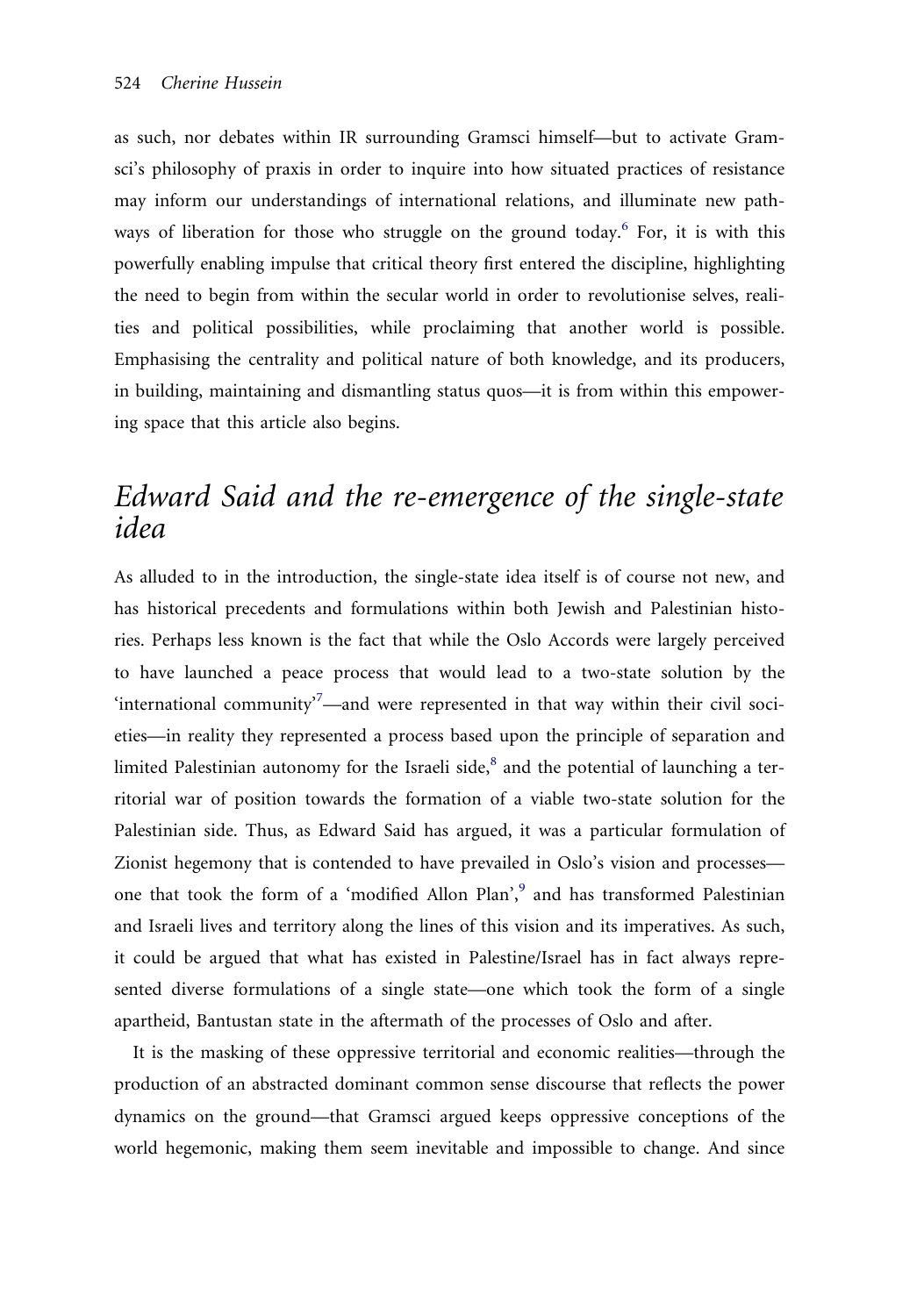it is within the countering of these common sense notions that Gramscian counterhegemony begins, it is my contention that the present single-state idea re-emerged as an alternative pathway to the resolution of the Israeli-Palestinian conflict from within a collective critique of the paradigms and transformations of the Oslo peace process. This platform of emergence—based upon a highlighting of the processes of separation and Zionist expansion that the Oslo Accords both embraced and worsened on the ground—is one of the main unifying elements of the single-state movement's alternative worldview today. Similarly, it is also from within this critique that single-state intellectuals articulated their visions and strategies of resistance for social transformation against the peace process, and continue to do so as of this writing. Centred upon a critical process of historical self-understanding and empowerment, this form of transformation is one that is based upon overcoming oppression altogether—liberating both the coloniser and the colonised.

In triggering this moment of becoming, and launching this call for a resistance movement embodying a liberating form of decolonisation based upon the desire for mutual coexistence and the recognition of mutual humanity, I argue that the anti-Oslo writings of Edward Said are central.<sup>[10](#page-24-0)</sup> Thus, the momentum of the transformation of the resurgent one-state idea into a collectively endorsed vision can arguably be traced back to Said's writing of an article entitled, 'The One-State Solution' for The New York Times in 1999. Interestingly, this same article was run in the Egyptian Al-Ahram Weekly, under the different title of 'Truth and Reconciliation'—mirroring two key principles that are argued to underlie the single-state's conception of the world. To many of those involved in this struggle against the common sense of the peace process, this highlighting of the complex, intermingled truth on the ground that is based upon a desire for justice, decolonisation and reconciliation, reflects what lies at the core of their counterhegemonic project of liberation both theoretically and politically. This core premise is mirrored in Said's words:

It is my view that the peace process has in fact put off the real reconciliation that must occur if the 100-year war between Zionism and the Palestinian people is to end. Oslo set the stage for separation, but real peace can come only with a binational Israeli-Palestinian state [...] I see no other way than to begin now to speak about sharing the land that has thrust us together, sharing it in a truly democratic way, with equal rights for each citizen. $^{\rm 11}$  $^{\rm 11}$  $^{\rm 11}$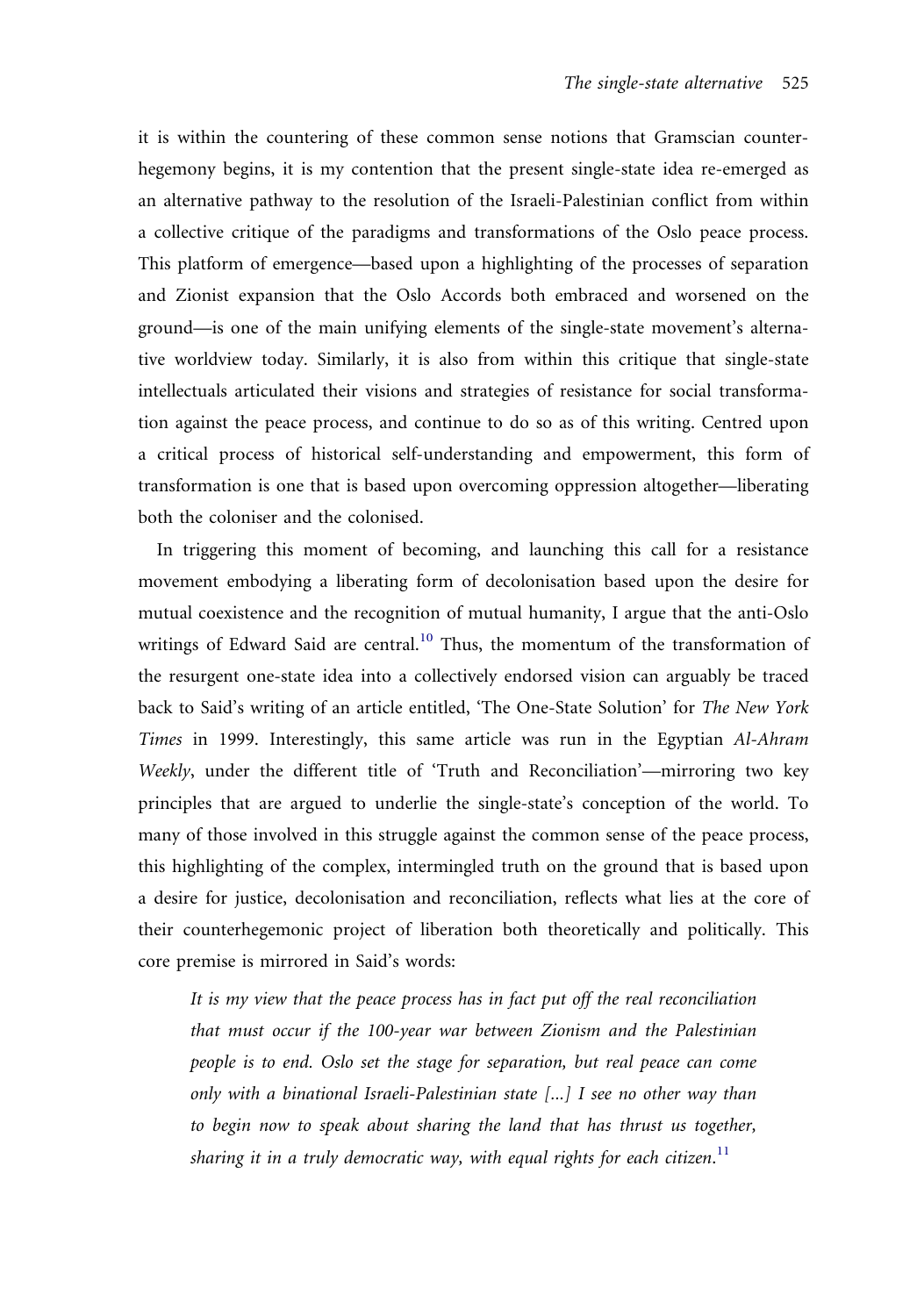Said argues that while Israel's 'raison d'être as a state has always been that there should be a separate country, a refuge, exclusively for Jews',  $^{12}$  $^{12}$  $^{12}$  and that this principle of separation was the basis upon which Oslo's vision and processes lay, the fact remains that the lives of Israeli-Jews and Palestinians continue to be inextricably intermingled. This intertwining was further exacerbated by the fact that this Israeli urge for separation was paradoxically linked to that of a desire for territorial expansion in the occupied Palestinian territory (oPt), which necessarily entailed the annexation of more and more communities of Palestinians. This increase, of course, is in addition to the Palestinian-Israelis within Israel proper who make up 20 per cent of the population. And while the expansion of illegal Israeli settlements within the oPt has been accompanied by the building of 'a whole network of connecting roads reserved for Israeli cit-izens only and, most recently, the Separation (in Afrikaans, apartheid) Wall',<sup>[13](#page-24-0)</sup> Said underlines the fact that this has only made separation within the small land of historical Palestine even more unviable. Thus, he writes:

Palestinian self-determination in a separate state is unworkable, just as unworkable as the principle of separation between a demographically mixed, irreversibly connected Arab population without sovereignty and a Jewish population with it. The question is not how to devise means for persisting in trying to separate them but to see whether it is possible for them to live together. [14](#page-24-0)

In many ways, Said's article represented a call to action to do just that—to counter the dominant idea of separation as being the only solution to the conflict with a new conception of the world that is based upon the desire to coexist, reconcile and share the land. This stemmed from a desire to highlight the messiness of life itself, and to reinsert the overlapping territorial and human realities back into the accepted notion that an abstract, clinical separation remains both possible, and the only route to peace. Similarly, it is rooted within the argument that partition itself as a solution has histor-ically rarely worked.<sup>[15](#page-24-0)</sup>

Perhaps even more crucially for Said, this attack upon separation is a reflection of his rejection of the essentialist, binary identities and histories that underpin much of the common sense understandings and depictions of the Israeli-Palestinian conflict while concealing the fluidity of the overlapping interconnectedness of people, histories and spaces of coexistence that exist and have historically existed upon the land. Hence,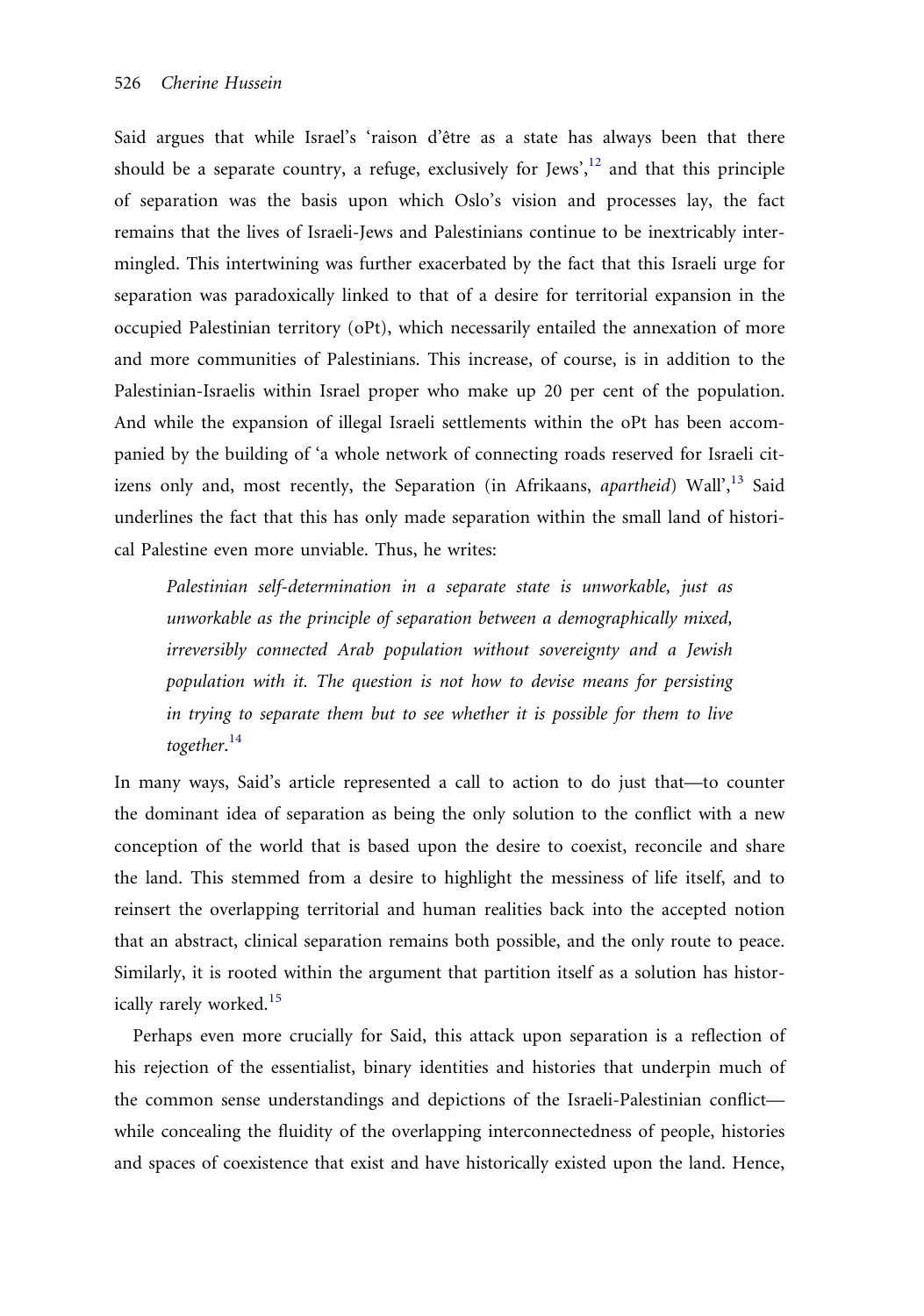Palestine is and always has been a land of many histories; it is a radical simplification to think of it as principally, or exclusively Jewish or Arab[...] [there is a need for] an innovative, daring and theoretical willingness to get beyond the arid stalemate of assertion and rejection.<sup>[16](#page-24-0)</sup>

In this vein, Said calls upon both Israelis and Palestinians 'to undertake political initiatives that hold Jews and Arabs to the same general principles of civil equality while avoiding the pitfalls of us-versus-them'.<sup>[17](#page-24-0)</sup> In parallel, he calls upon Palestinian intellectuals to 'express their case directly to Israelis in public forums, universities, and the media'[18](#page-24-0) and to actively mount a challenge 'within civil society, which long has been subordinate to a nationalism that has developed into an obstacle to reconciliation<sup>'[19](#page-24-0)</sup> in the name of peaceful coexistence and a more liberating worldview for both people. However, Said simultaneously highlights the fact that if this more inclusive worldview is to emerge as an effective force, it is imperative that injustice is jointly countered by both Israelis and Palestinians who seek an alternative pathway to real selfdetermination for all. In other words, the call was for a movement that must both be one of active resistance to the worldview of the present status quo—and, as Ilan Pappe would state years later, 'the very composition of the movement (should) be a model for the future'. $20$ 

It is within this context that Said is often cited as one of the central inspirations behind the resurgence of the single-state idea in its present form, as well as the intellectual to whom many of the current single-state advocates dedicate their struggle both theoretically and politically. Thus, the inauguration of the School of Oriental and African Studies (SOAS) conference in 2007 on 'A Single State in Palestine/Israel' begins with a tribute to Said, and a quote from this very same article:

The beginning is to develop something entirely missing from both Israeli and Palestinian realities today: the idea and practice of citizenship, not of ethnic or racial community, as the main vehicle of coexistence. $2<sup>1</sup>$ 

It is crucial to emphasise that this point of beginning set the stage for what would become the single-state idea's second unifying platform—which is that of its articulation as an attack on the ideology and practices of a separatist, essentialist, settlercolonial political Zionism.

While elaborating upon the details of this unifying anti-Zionist platform is beyond the scope of this article,<sup>[22](#page-25-0)</sup> it should be noted that the single-state movement was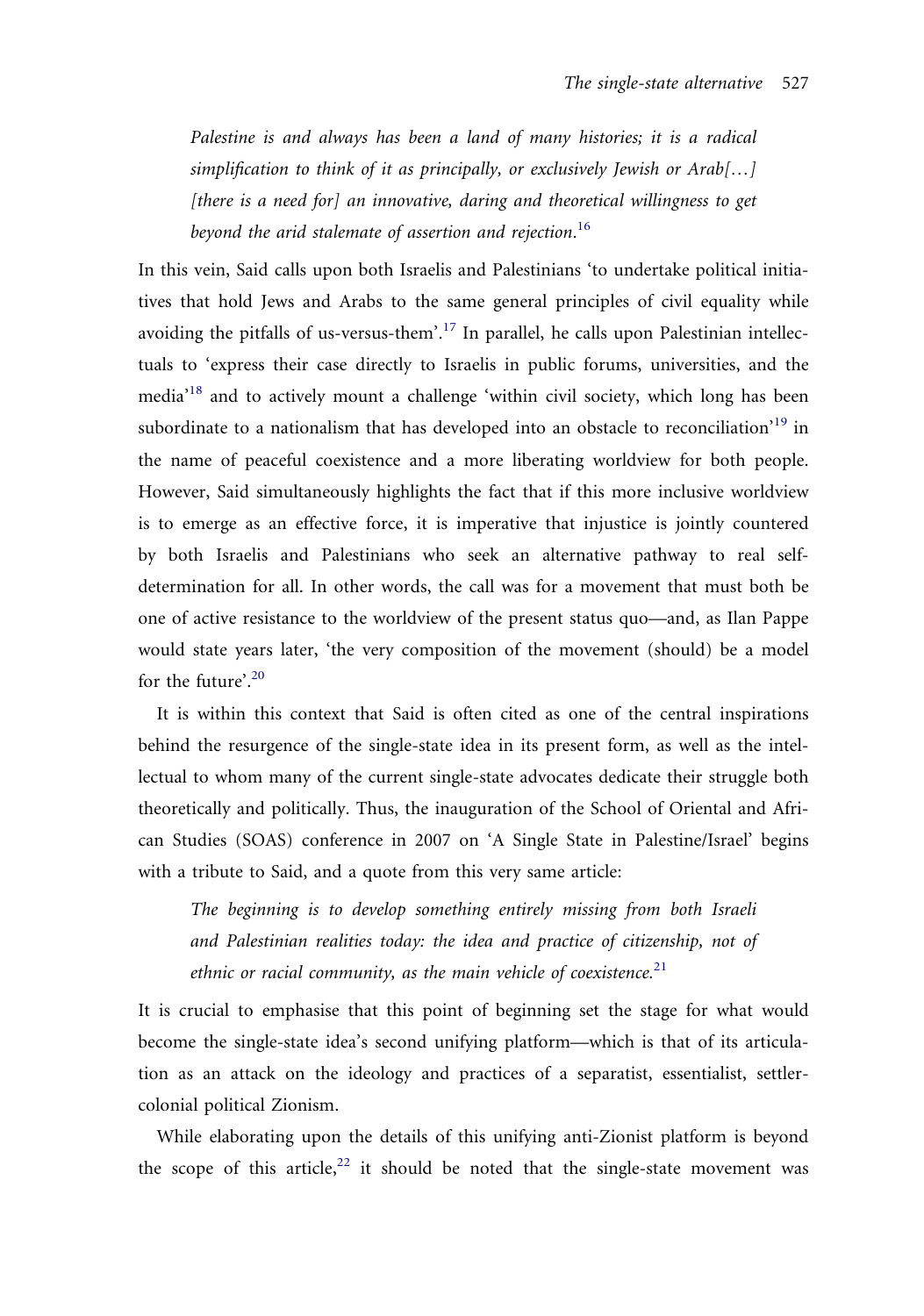primarily conceived of as a de-colonial counterhegemonic resistance struggle that is based upon the political desire to de-Zionise Palestine/Israel. This is rooted in the fact that it is political Zionism itself that is perceived by single-state intellectuals to stand in the way of coexistence, justice, equal citizenship and the liberation of both people's common humanity from oppression. The centrality of this premise is reflected in Omar Barghouti's statement that, 'We are organizing for self-determination (for all) and the ethical de-Zionisation of Palestine'.<sup>[23](#page-25-0)</sup> Similarly, it is echoed by Ilan Pappe, who argues that:

A movement for a one-state solution disseminates a new discourse about the past, about Zionism as colonialism […] about the magnitude of the Israeli destruction of the land of Palestine, [and] about the future which [can be] different from the present.<sup>[24](#page-25-0)</sup>

It is within this unifying platform of anti-Zionism that the struggle for a single-state solution in Palestine/Israel represents not only a struggle of Palestinian resistance and liberation—which, of course, it primarily is—but one of Jewish-Israeli liberation as well. This platform of unity is also a reflection of the single-state movement's critique of the common sense of Oslo itself—and as such is rooted within it in an effort to transcend it, and revolutionise political possibilities on the ground.

### Critiquing the common sense of the Oslo Accords and after

In November 2007, the Annapolis Conference was applauded for creating history by being the first conference between Israel and the Palestinians (within the framework of the American sponsored peace process) to directly endorse a two-state solution to the Israeli-Palestinian conflict. Aimed at demonstrating international support for the twostate solution at a time when US State Secretary Condoleeza Rice warned that the window for the creation of a viable two-state solution was closing, $25$  the conference's joint declaration was strongly supported by the Middle East Quartet. Made up of the United States, the European Union, the Russian Federation, as well as the UN, the Quartet also, 'took note of the broad international support for the Annapolis Conference' and 'affirmed its commitment to seize this opportunity to mobilize international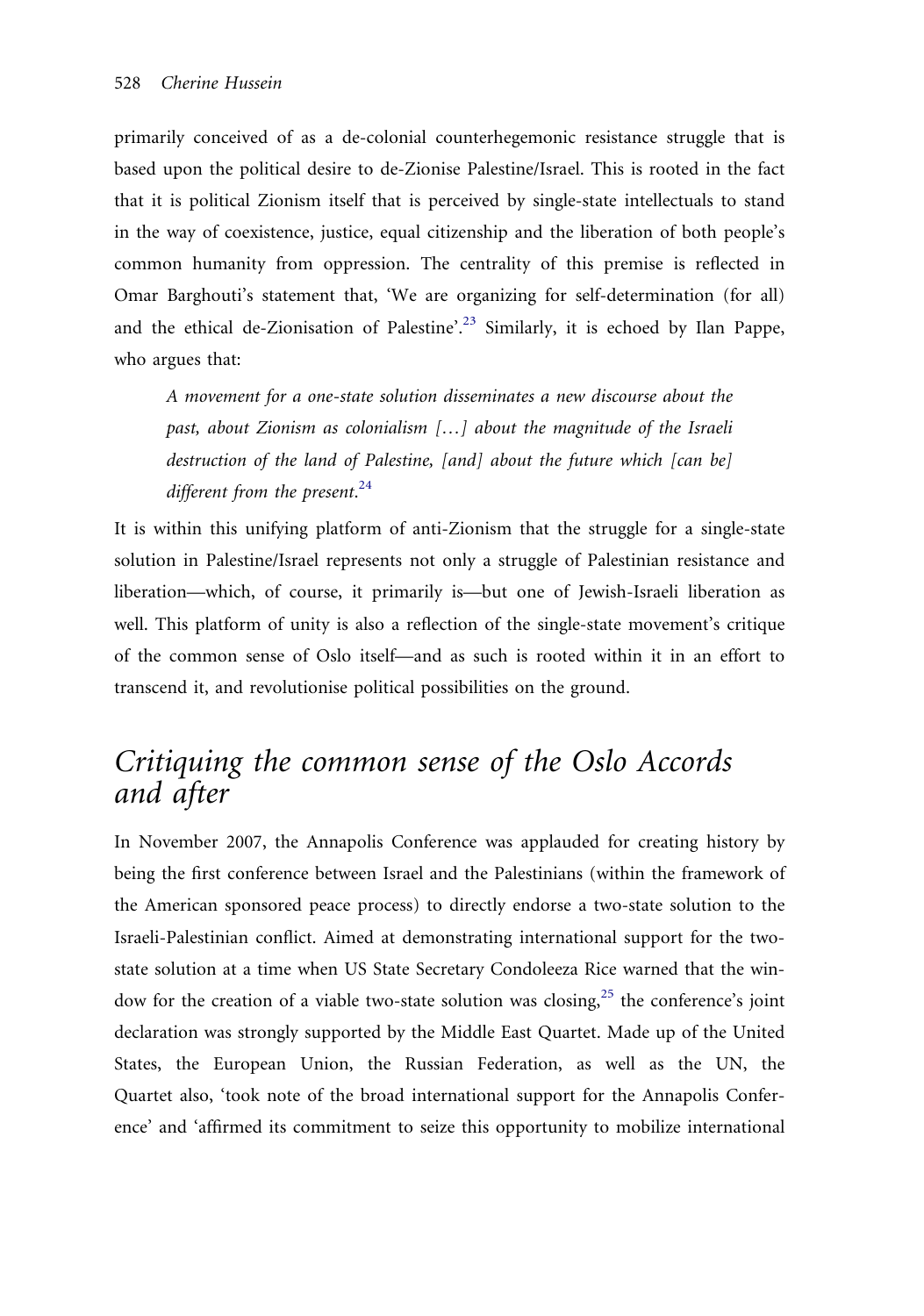support to achieve meaningful progress towards a just and lasting negotiated settle-ment to this conflict'.<sup>[26](#page-25-0)</sup>

In parallel to Annapolis though, a different group of Israelis and Palestinians came together in a self-financed conference hosted at SOAS in London, entitled, 'Challenging the Boundaries: A Single State in Palestine/Israel'. This conference was put together by students of the newly created London One State Group and the SOAS Palestine Society. Organised as a follow-up to the Madrid Conference in July of that same year, it aimed at creating 'a platform for a broad debate on democratic alternatives to the two-state paradigm, and mak[ing] those ideas more accessible to the general public'.<sup>[27](#page-25-0)</sup> Bringing together many of the prominent Israeli and Palestinian academics and activists who have spoken out and written against the peace process since Oslo, the conference aimed at highlighting the fact that the two-state solution had failed to bring about peace and justice for the Palestinian and Israeli-Jewish people.

Instead, these intellectuals argued that the two-state solution served to distract from the territorial and political realities on the ground; to distract from the fact that the processes unleashed by Oslo 'entrench $[ed]$  and formalise $[d]$  a policy of unequal separation on a land that has become ever more integrated territorially and economi-cally';<sup>[28](#page-25-0)</sup> and to distract from the fact that an independent Palestinian state was no longer viable on the ground. Moreover, they argued that the process of the solution is based upon a false premise of equality in terms of both power and morality between 'a colonized and occupied people on the one hand and a colonizing state and military occupier on the other'.[29](#page-25-0) Furthermore, the process' historical point of beginning and terms are set within 'the unjust premise that peace can be achieved by granting limited national rights to Palestinians living in the areas occupied in 1967, while denying the rights of Palestinians inside the 1948 borders and in the Diaspora'.<sup>[30](#page-25-0)</sup> In view of this, these intellectuals argued that a just, liberating alternative must be found to counter this paradigm of peacemaking and its deflection from the continuing processes of separation and colonisation on the ground.

To this end—after two days of debate—the conference culminated with the drafting of 'The One State Declaration'.<sup>[31](#page-25-0)</sup> This declaration set out the principles upon which all of the participants of both Madrid and London agreed an alternative democratic single-state solution should be founded, mobilised for and created. These principles included the fact that any process of justice must historically begin in 1948, and affirm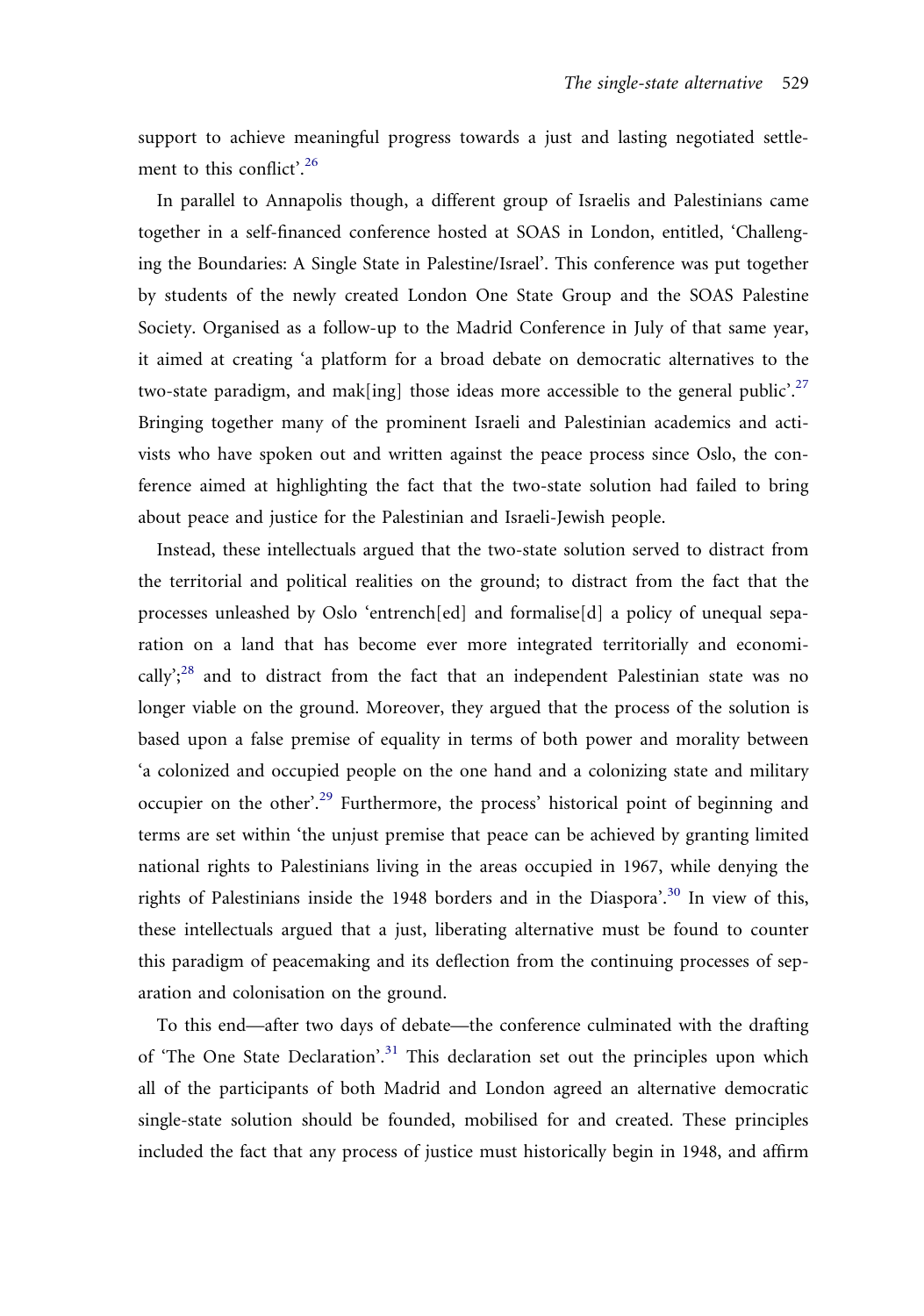the fact that the land of Palestine historically belongs 'to all who live in it and to those who were expelled or exiled from it since 1948, regardless of religion, ethnicity, national origin or current citizenship status';<sup>[32](#page-25-0)</sup> that any system of government must be based upon the principle of equality in all of its diverse arenas; that the Palestinian right of return must be implemented; that any form of state must be non-sectarian; that a process of justice and reconciliation must be launched; and significantly, that the segments of the Palestinian collective that have been historically silenced by Oslo —the Palestinian Diaspora, the Palestinian refugees and the Palestinians inside Israel must be centrally involved in the articulation of the outlines and contents of such a solution. $33$  As shall be elaborated upon below, it is these principles that remain the basis of unity within the vision, strategies and initiatives of this group of organic intellectuals and activists—despite their divisions, lack of centralised coordination and, at times, shifts in emphasis or direction. In parallel to this, these principles also reflect what these organic intellectuals perceive to be, and articulate as, the oppressive common sense of the peace process since Oslo. It is this 'labour of intellectual criticism' that represents their unified platform of emergence as a potential alternative force. In the conference's closing session, the London One State Group stated, 'The two days of discussions in London proved that there's a growing movement among Palestinians and Israelis that calls for thinking about their common future in terms of equality and integration, rather than separation and exclusion'.<sup>[34](#page-25-0)</sup>

The main arguments of the resurgent single-state idea's critique of the common sense of Oslo—and hence the location from within which their counterhegemonic struggle emanates in order to transcend the hegemony of the peace process and Zionist separation—can be mapped into three main threads. Presented as they are perceived and struggled against by single-state intellectuals, the first of these common sense notions revolves around the accepted idea that Oslo represents the launching of a process of peace. Thus, it is important to underline that for single-state intellectuals, the peace process since Oslo does not reflect the launching of a comprehensive process for peace based upon the desire for justice and reconciliation—but a process of separation and fragmentation. The reason for this is rooted in the Accords' choice of historical point of beginning. Hence, single-state intellectuals argue that beginning the peace process in 1967 results in the erasure of the Palestinian Nakba, in absolving Israel of any responsibility for the ethnic cleansing of 1948, and as such in closing a significant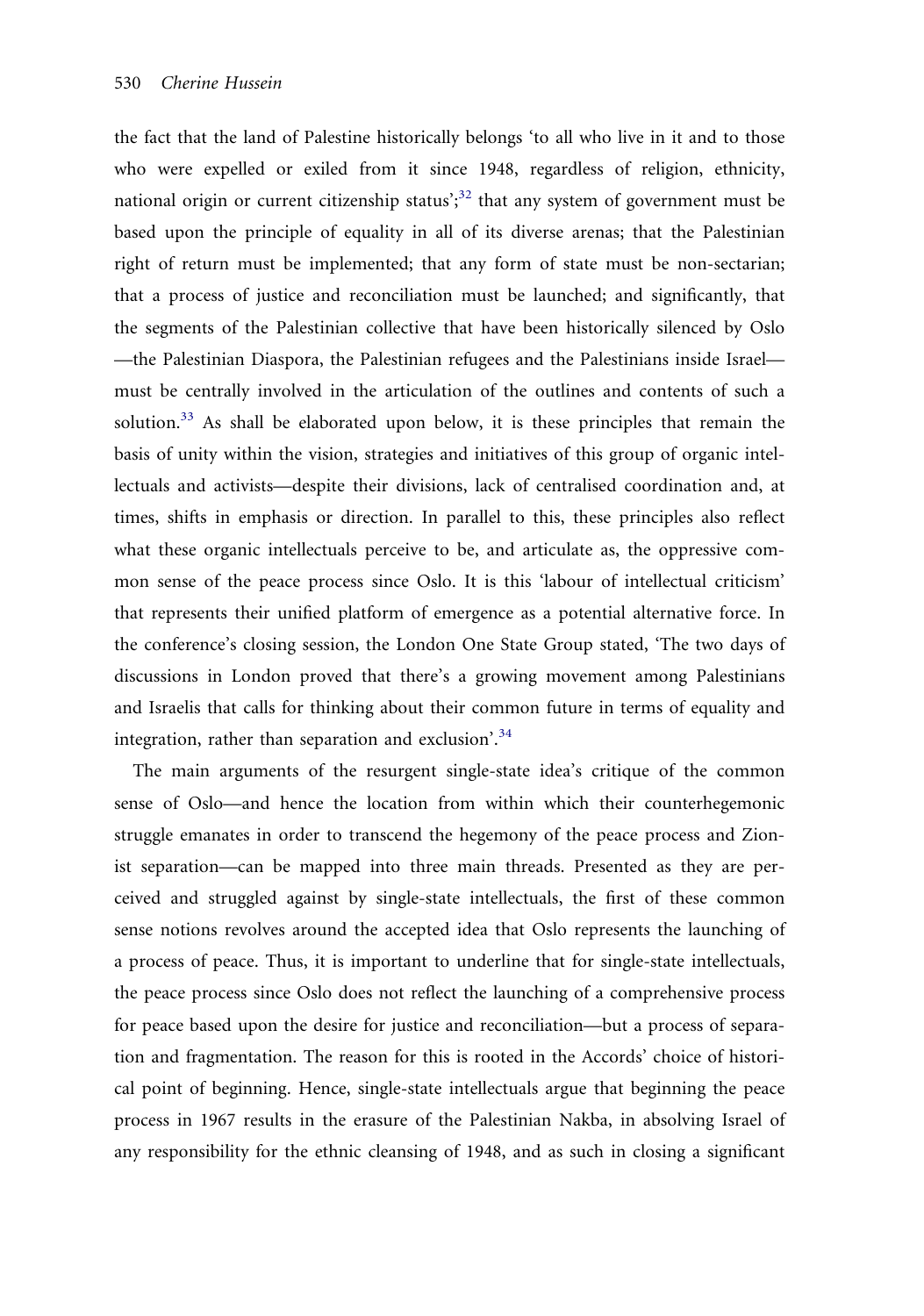door for justice and reconciliation between the two people. Moreover, beginning the peace process in 1967 also denies Palestinian history and rights to self-determination by setting the occupied Palestinian territory as the only territorial part of historical Palestine on which negotiations can be held. Thus, the peace process involved negotiations that would lead to further territorial concessions and fragmentation within the West Bank and Gaza Strip from its start. Furthermore, by erasing 1948, it was also based on the fragmentation of the Palestinian collective from its beginning—excluding both the Palestinians inside Israel, and the Palestinian refugees from the negotiating table. As such, the single-state movement is an effort to relocate the search for peace and justice between Israelis and Palestinians in 1948. Crucially, it also represents a force that seeks to reunify the Palestinian collective, as previously stated by Palestinian intellectual Ali Abunimah, 'around an idea that serves the rights and the agenda and aspirations of us all'.<sup>[35](#page-25-0)</sup>

In parallel to this, single-state intellectuals argue that it is only by beginning in 1948, that true processes of justice and reconciliation can be launched between the two people. Thus, Israeli activist and founder of Zochrot,<sup>[36](#page-25-0)</sup> Eitan Bronstein argues:

One state is the only arrangement that will permit Palestinian refugees to realise their right to return. The implementation of this right is both moral and a necessary step towards ending the conflict and reconciliation between Israelis and Palestinians. It also gives the Israelis the opportunity to be true inhabitants of this land rather than settlers or colonisers.<sup>[37](#page-25-0)</sup>

As such, the One State Declaration stipulates that any process of peace must begin in 1948, and involve all of the inhabitants of Mandate Palestine, regardless of ethnicity, religion and current citizenship status.

The second common sense idea struggled against by the single-state movement revolves around the accepted notion that Oslo marks the beginning of a process towards a two-state solution to the conflict. Thus, while Oslo was applauded by the international community as the beginning of a two-state solution to the Israeli-Palestinian conflict, single-state intellectuals argue that it represented the launching and exacerbation of Zionist processes of separation and colonisation. While these processes themselves are beyond the scope of this paper,<sup>[38](#page-25-0)</sup> it is important to note that single-state intellectuals view the fact that the peace process is officially accepted as one that will lead to a two-state solution as both a 'misnaming' of the two-state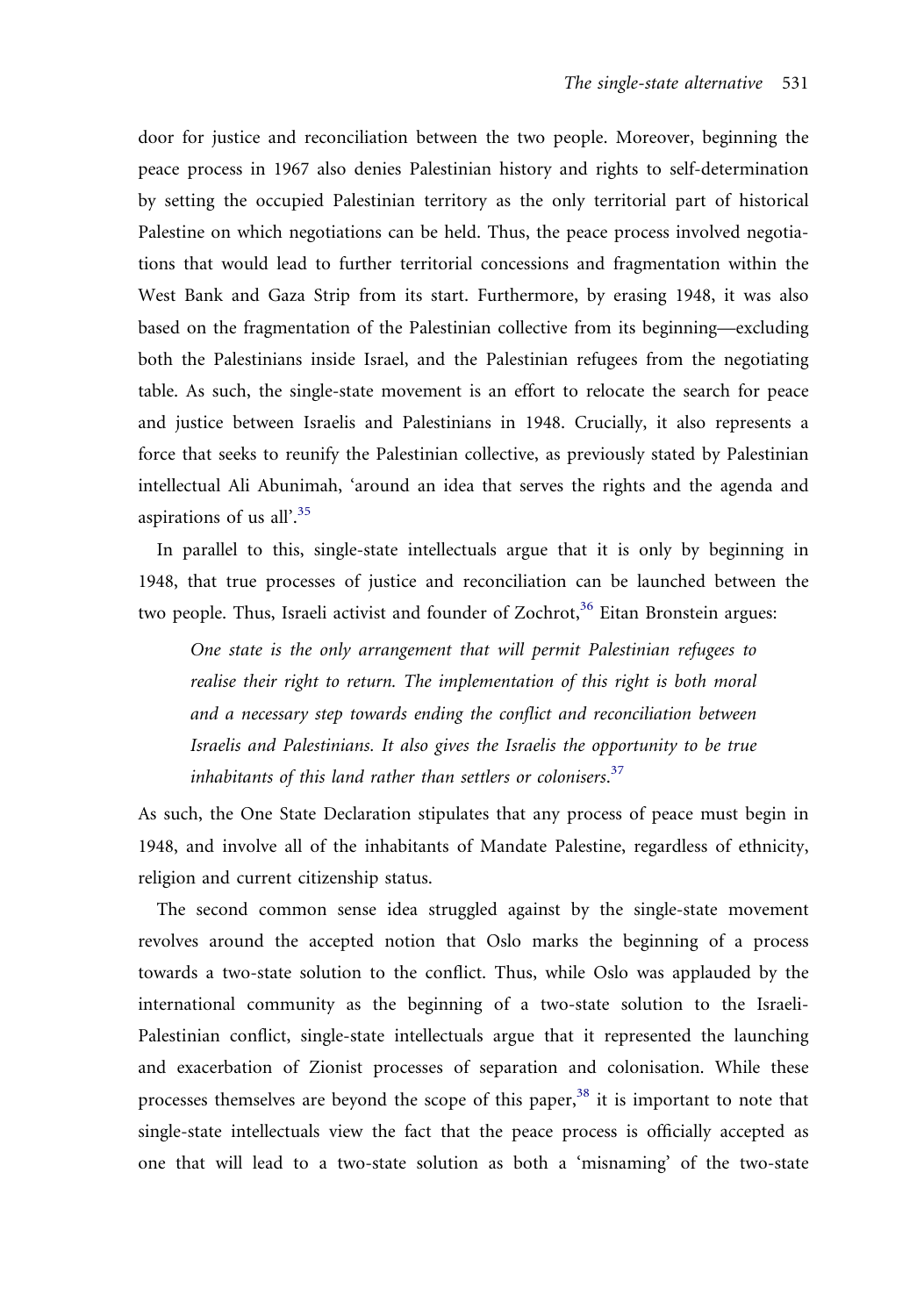solution itself, and as a deflection from the realities on the ground within Palestine/ Israel that have made a two-state solution territorially and economically unviable. In parallel to this, single-state intellectuals view the concessions made by Arafat—in order to be able to return to the oPt and launch a war of position from within it—as the beginning of the emergence of a Palestinian Authority (PA) that was placed in an inevitable position of collaboration with Israeli occupation and colonisation, while simultaneously having sidelined Palestinian popular resistance. Hence, the single-state movement is an attempt at reigniting non-violent Palestinian mass resistance to the continuing processes of separation and colonisation, as well as a call for both reformulating the PA and re-democratising the PLO into an organisation that represents, empowers and reunifies the whole Palestinian collective. It is also due to this position on the two-state solution that single-state intellectuals do not see their battle as one that is against supporters of the two-state solution itself. Rather, they view their struggle as one that is against the processes of Zionism, and against those who collaborate with its processes.

The third hegemonic idea the single-state alternative takes issue with is the accepted notion that the Palestinian Authority represents the Palestinian people. For, they argue, it was only Arafat and his small entourage in Tunis who were involved in the acceptance of the terms of the Oslo Accords on behalf of the PLO—which resulted in a crisis of representation within the Palestinian national collective, as well as a questioning of the legitimacy of a leadership that viewed the internationally recognised rights of its collective as bargaining chips that could be compromised. Thus, at the SOAS One State conference, Joseph Massad famously stated:

To date, no Diaspora Palestinian has proposed to Israel that if Israel grant the Diaspora a right of return, in exchange, it could deny West Bank and Gaza Palestinians their right to self- determination, and continue to colonize their land. Why then does the leadership of the West Bank believe that it can compromise the rights of Palestinians it does not even represent?<sup>[39](#page-25-0)</sup>

In accepting the terms of Oslo and after, the PLO officially accepted the fragmentation of the Palestinian collective and the erasure of the rights of the Palestinian Diaspora and refugees and Palestinian-Israelis. Therefore, single-state intellectuals argue that the view that the PA represents the Palestinian people today is one that only holds if the only people recognised as Palestinians are Palestinians who are native to the West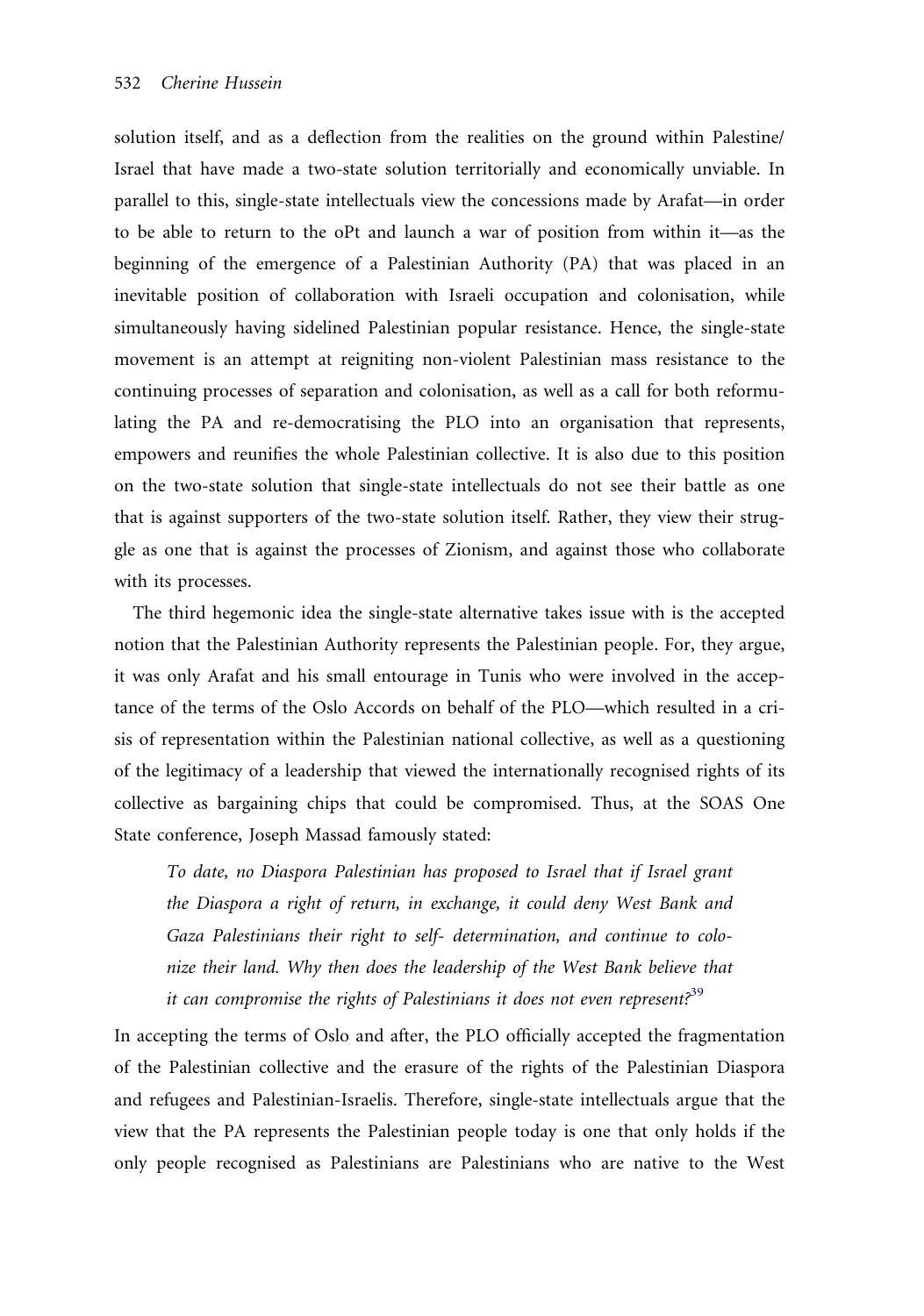Bank and Gaza Strip (WBGS)—and not the Palestinian refugees currently present within the WBGS. In this vein then, only native WBGS Palestinians would be set to benefit from the peace process. However, single-state intellectuals point out that even these Palestinians' lives have been made significantly worse by the processes of Oslo, with the 'only hope awaiting them being an apartheid Bantustan solution'.<sup>[40](#page-25-0)</sup> It is from within this context that single-state intellectuals seek to throw the PA into the 'dustbin of history $3<sup>41</sup>$  $3<sup>41</sup>$  $3<sup>41</sup>$  and to re-democratise the PLO. More significantly, it is also from within this context that the single-state movement can be seen as one initially launched as a war of position of the Palestinian Diaspora, Palestinian refugees and Palestinian-Israelis. As reflected in the One State Declaration, it is those who have been historically silenced by Oslo who must now become central agents in the articulation, mobilisation and creation of a more just alternative to the status quo.

### The Palestinian Diaspora and questions of territoriality

It is important to underline that the single-state alternative emerged from within an explicit political desire to highlight the territorial facts on the ground that have been silenced by an abstracted peace process since the Oslo Accords. Thus, single-state intellectuals seek to push the oppressive common sense notions of the peace process 'back into the human struggles from which they emerge', $42$  and to re-insert the 'gross physi-cal evidence of human activity<sup>[43](#page-25-0)</sup>—in all of their messy complexities—back into the discussion of the promotion of peace and justice in Palestine/Israel. Hence, their political project of counterhegemony represents the exact opposite of what many two-state solution supporters accuse them of—namely, that they are engaged in a dangerous exercise of promoting an impossible utopian alternative to a conflict that requires an urgent solution more than ever before. Thus, Eyal Sivan argues:

It might be a professional deformation, or just a refusal of notions like utopia—but I have a problem in speaking about a one state solution […] as a future idea. I deal with documentary cinema and documentary cinema deals with what exists. One state  $[\dots]$  is the accurate juridical definition of what is today the ruling power over Palestine, or Eretz Israel. [This] is not [about] a revolutionary position that requires us to think about how we can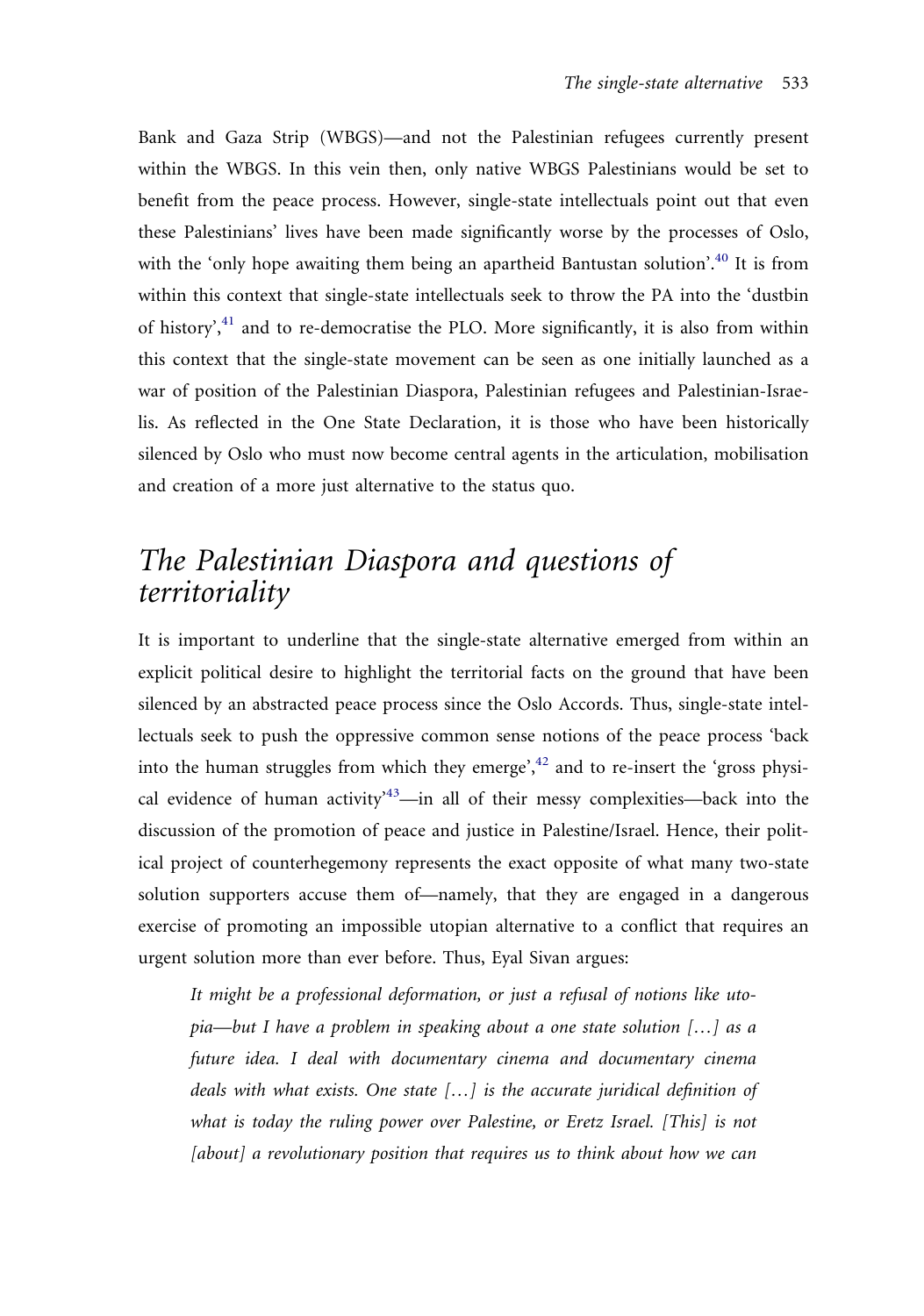create this one state. What I'm talking about is more modest, more concrete —the transformation of the existing one state into a democratic state. $^{44}$  $^{44}$  $^{44}$ 

It is also within this context of dealing with what exists that Virginia Tilley's book, The One State Solution, sought to ignite a debate highlighting what she termed the 'immovable obstacles on the ground' that rendered a two-state solution unviable—the most important among them being the expanding illegal Israeli settlements in the oPt. Thus, she stresses that her book sought to illustrate:

The geographic realities of the settlement grid—that huge and deliberately sprawling network of stone and concrete cities, suburbs, industrial zones and highways that has already dissected the West Bank into cantons—as well as the social, political and economic grids that underpin them.<sup>[45](#page-25-0)</sup>

This settlement grid itself is designed to form blocks, which grow outwards and towards each other in order to remain territorially continuous—and enclose Pales-tinian areas into fragmented cantons.<sup>[46](#page-25-0)</sup> Significantly, part of this illegal settlement design also aims at annexing Jerusalem to Israel and disconnecting it from the West Bank.[47](#page-25-0)

Similarly, in a much publicised debate with two-state supporter Uri Avnery, Ilan Pappe echoes the irreversibility of the settlements on the ground of the oPt, stressing that it is the two-state solution that has become utopian and divorced from reality:

If this unrealistic two state formula—that says that settlements can be dismantled—is realizable, who is going to dismantle Gilo? Who is going to dismantle Ma'ale Adumim? The real two state formula is the one being implemented in front of our eyes. It means fifty percent of the West Bank annexed to Israel, and the other fifty percent as a Bantustan surrounded by walls and fences, but with a Palestinian flag.<sup>[48](#page-25-0)</sup>

Moreover, in this context of being painted as disconnected dreamers by those who oppose them, it is perhaps also important to note that many among today's singlestate activists and intellectuals had been two-state solution supporters themselves. As such, it is this collision with 'the facts on the ground' that prompted them to reorient their struggle for the re-emergence of a single-state solution as an alternative. Furthermore, as Pappe emphasises, this conclusion that the two-state solution had collapsed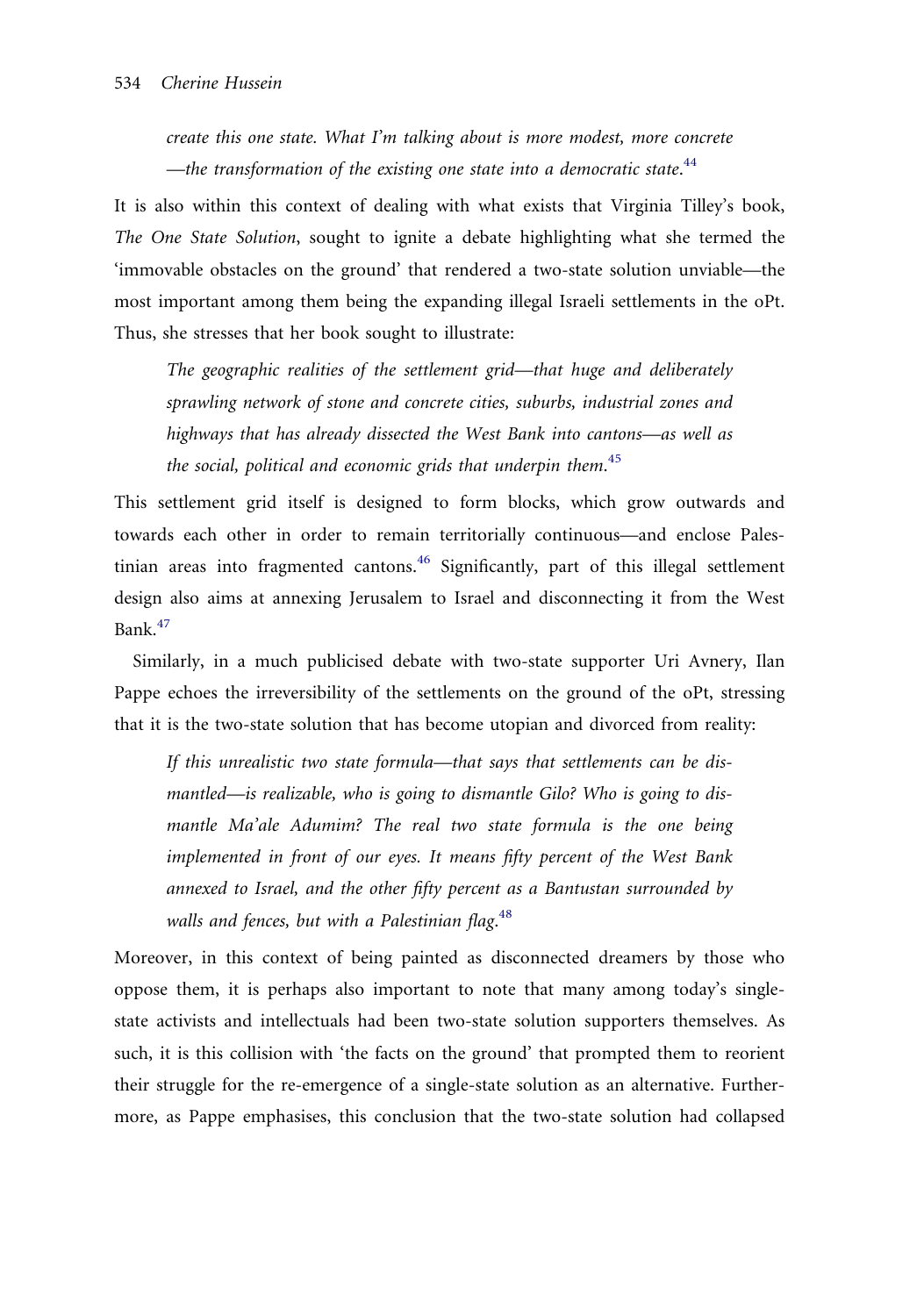was reached by diverse groups of people within this historical conjuncture—and it is within this convergence that the alternative idea's resurgent power lies.<sup>[49](#page-25-0)</sup>

While Palestinian-Israelis were originally acknowledged to be the central energy behind the re-emergence of the single-state idea, it is Diaspora Palestinians who are its fastest growing force. Thus, at a single-state conference Ghada Karmi states, the 'constituency where the one state has got the most currency […] is the Palestinian Diaspora<sup>'.[50](#page-25-0)</sup> This is illustrated by the fact that they visibly reflect the largest constituency of single-state organic intellectuals present at publicly organised single-state events—such as the fast growing network of conferences aimed at expanding the single-state movement.<sup>[51](#page-25-0)</sup> While this visibility could be linked to their geographical locations and mobility, this rapid expansion is also reflected in the growing number of single-state initiatives and networks within which the Diaspora are involved.

Among these was the forming of what became known as the Palestine Strategy Group—whose members met for a series of intensive workshops, after which they released a document entitled, Regaining the Initiative: Palestinian Strategic Options to end the Israeli Occupation.<sup>[52](#page-25-0)</sup> The report's main aim was to create a unified platform, leadership and voice for all Palestinians. In it, the group called for the rejection of what they termed the 'peacemaking'<sup>[53](#page-25-0)</sup> and 'state-building'<sup>[54](#page-25-0)</sup> discourses as ones based on fabricated realities and entities—such as a Palestinian state—that do not exist. Thus, as Abunimah writes, the report 'calls on Palestinians to reject and expose the deceptive language of "peacemaking" and "state-building" that have been used to conceal and perpetuate a lived reality of expulsion, domination and occupation at Israel's hands'.<sup>[55](#page-25-0)</sup> Instead, the report advocated that these discourses be replaced with one that is centred around decolonisation, liberation and self-determination—since such a discourse accurately reflects the lived realities and social, political and territorial transformations on the ground. Importantly, the stress for these authors was upon the need for the international community to embrace this discourse of decolonisation and to stop concealing the gravity of these realities by collaborating in the perpetuation of the 'peacemaking' and 'state-building' discourses.

Additionally, the report was an embrace of Palestinian agency, and conveyed an empowering message to the Palestinian community by underlining the fact that they have the power to become an active force in shaping where the peace process goes from here, and that they need to seize control of their own destiny. Thus, they wrote: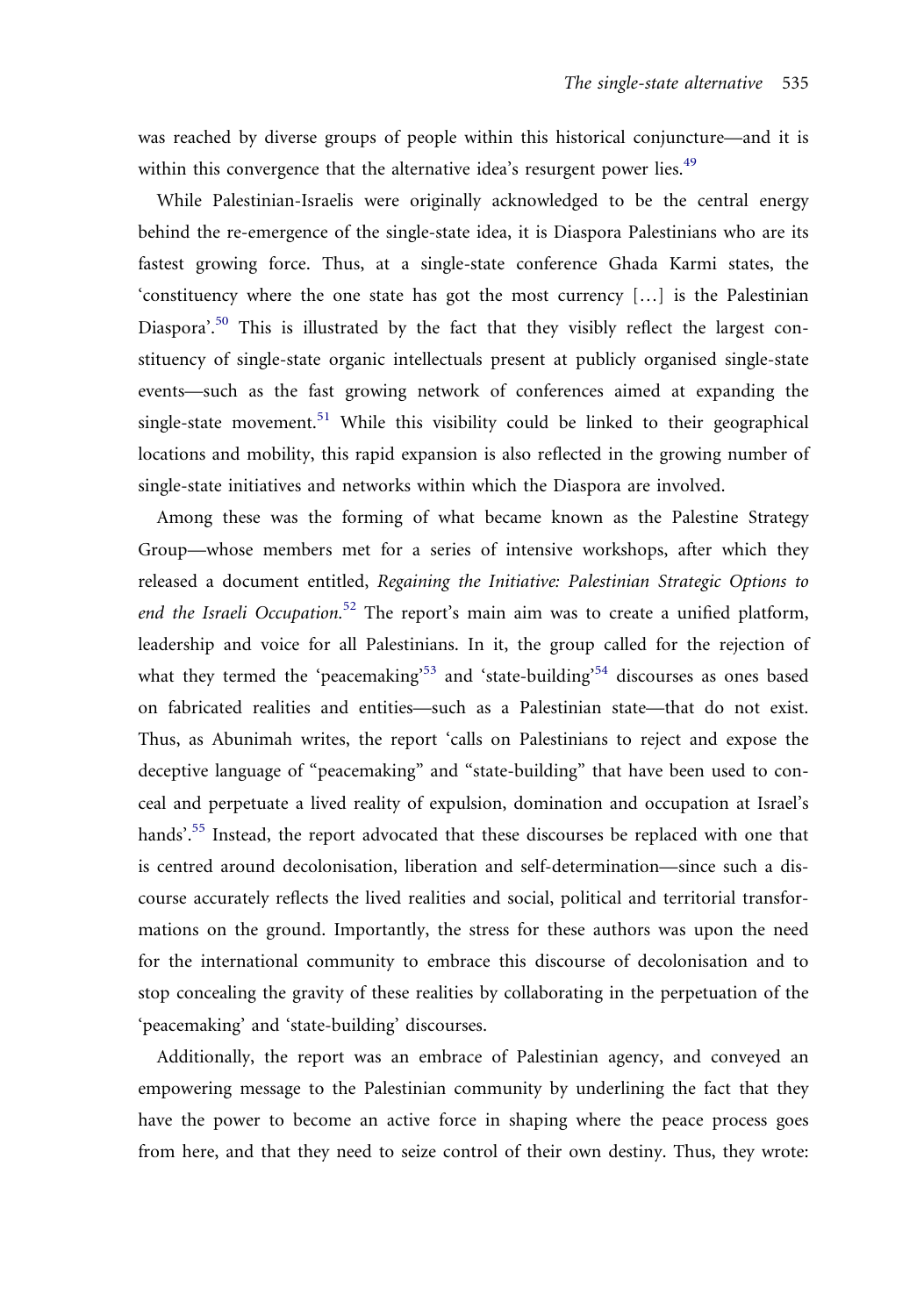'The central proposal in this report is that Israel's strategic calculations are wrong. Israeli strategic planners overestimate their own strength and underestimate the strategic opportunities open to Palestinians'.[56](#page-25-0) These 'strategic opportunities' include 'the definitive closing down of the 1988 negotiation option',<sup>[57](#page-25-0)</sup> as well as the reformulation of the Palestinian Authority from an entity that serves Israeli interest and legitimises occupation, to one that becomes a 'Palestinian Resistance Authority';<sup>[58](#page-25-0)</sup> the reconstitution of the PLO as an organisation of national unity and resistance; and significantly, 'the shift from a two state outcome to a [binational or unitary democratic] single-state outcome as Palestinians' preferred strategic goal'.[59](#page-25-0)

Following this report, another important initiative by this group of intellectuals was represented in the launching of Al-Shabaka: 'The first independent strategy and policyrelated think tank for Palestinians and by Palestinians. A think tank without borders or walls, Al-Shabaka draws on and benefits from the diverse experiences of Palestinians from around the world'.<sup>[60](#page-25-0)</sup> Significantly, Al-Shabaka's principles and visions are 'guided by Palestinian civil society's 2005 Call for Boycott, Divestment and Sanctions (BDS)' against Israel, until it complies with international law.<sup>[61](#page-25-0)</sup> The BDS call makes three main demands: that Israel dismantles the wall and ends its occupation of the oPt; that it recognises the right of Palestinian-Israelis to full and equal citizenship; and that it implements the Palestinian right of return.<sup>[62](#page-25-0)</sup> Moreover, many of its original 35 policy advisors are prominent single-state supporters, the work of the network is fully funded by its members and its Palestinian supporters, and its self-expressed mission is to 'educate and foster public debate on Palestinian human rights and self-determination within the framework of international law'.<sup>[63](#page-26-0)</sup>

Many Diaspora Palestinians also engage with the idea of incorporating elements of Hamas to their cause,  $64$  or engaging them within the dialogues of the single-state idea. Viewing the movement as one that remains largely uncorrupted by politics, and represents a symbol of resistance on the ground, these intellectuals are open to, and often argue for, the need to engage with Hamas's leadership.<sup>[65](#page-26-0)</sup> Moreover, they argue that Hamas remains uncorrupted by the Oslo peace process, and that its leadership has shown itself to be capable of much pragmatism in both accepting a two-state solution, as well as being open to a single-state solution. Thus, Joseph Massad voices his dismay at what he perceives to be an orientalist, secular bias among those who seek to dismiss Hamas on principle: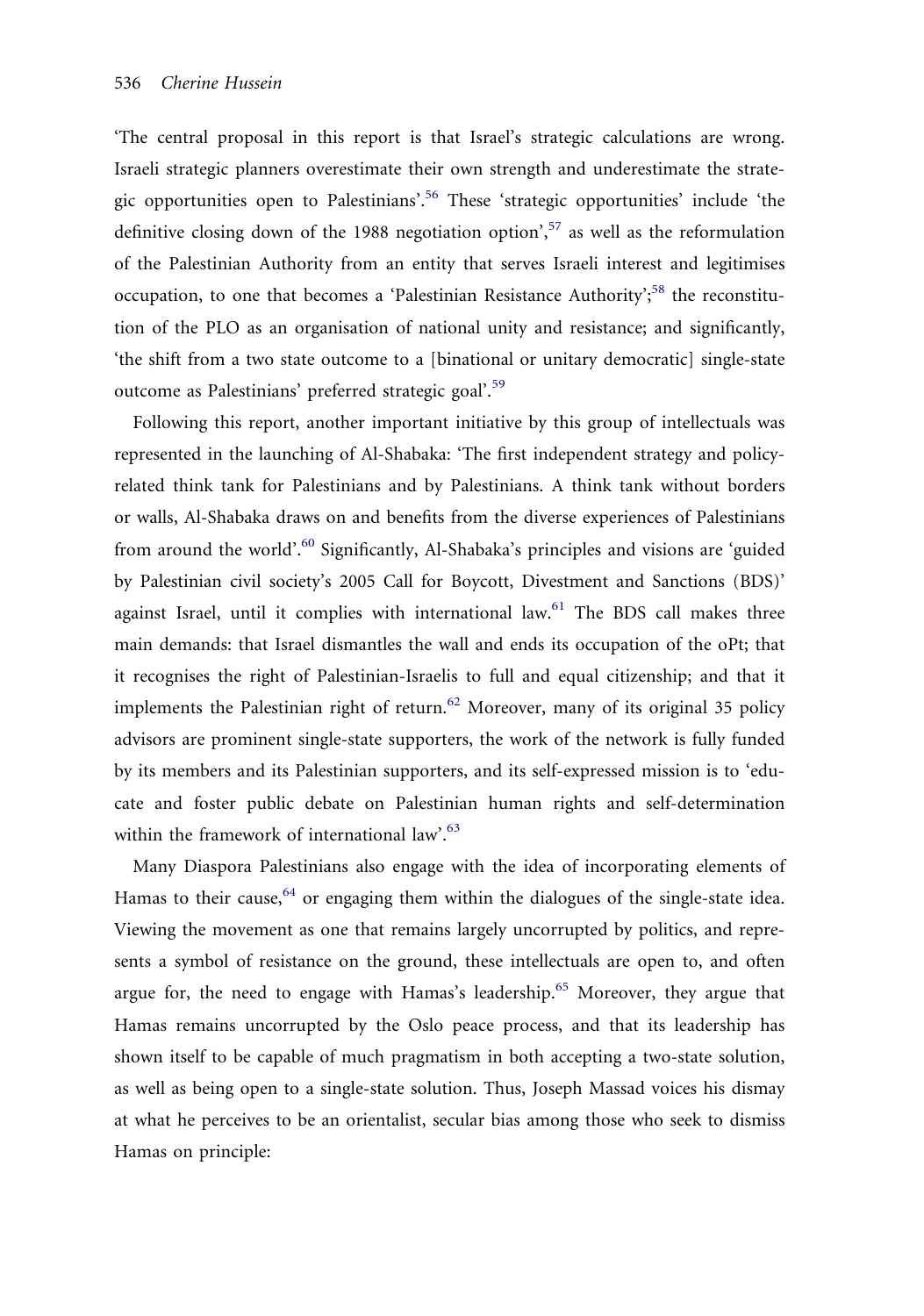The elephant in the room of course is Hamas. The Hamas leadership has shown much flexibility on many questions. The attempt to depict Hamas through an Orientalist Zionist or even secular chauvinist lens as some unchanging Islamist chauvinist group is not only untrue, but anti-Islamist. Hamas remains a leadership that has remained uncorrupt, and also open to all kinds of issues, and therefore, I think we can influence the Hamas leadership in some ways on the question of the one state solution. Many of the top leaders of Hamas have shown much openness about the idea of one country. To dismiss them apriori is a big mistake. [66](#page-26-0)

Among the Palestinian Diaspora, this desire for engagement is more pronounced in relation to elements within the cadres of Fatah—who themselves have become critical of the corruption and collaboration of the PA's leaders with Zionism and are searching for alternatives to the current reality. As Leila Farsakh has highlighted, this disillusionment is taking place in the context of a generational struggle within Fatah between its old cadres and its younger ones. While Farsakh underlines that it remains too early to analyse in which direction these younger elements may shift Fatah's political positions, '[w]hat has been noted is that the young Fatah cadres in the West Bank at least have started an internal debate on whether or not to adopt the one-state solution as a polit-ical project'.<sup>[67](#page-26-0)</sup> This, added to the existence of support for the idea among some cadres who view it as reformulating Fatah's own single-state idea, provides some hopeful signs for single-state intellectuals seeking to enlarge constituencies on the ground. However, no representative within Fatah has embraced the present single-state solution as a political position yet. Moreover, as Farsakh emphasises, '[b]oth young and old [Fatah] cadres cannot yet envisage a political struggle for citizenship and equal rights before first obtaining their own Palestinian state'.<sup>[68](#page-26-0)</sup> In a similar vein, on this dilemma of lack of official representation within the oPt despite the existence of support for the single-state idea, Ali Abunimah underlines that:

Right now the main split among Palestinians in the Occupied Territories is between supporters of resistance and effectively…collaborating with Israel. It's not an even split. There is a class and a segment that are benefiting from the status quo and want it to continue. On the other hand, there is support. All the polls show that a solid fifth to a quarter sometimes as high as a third are interested in a one state solution, or see it as possible and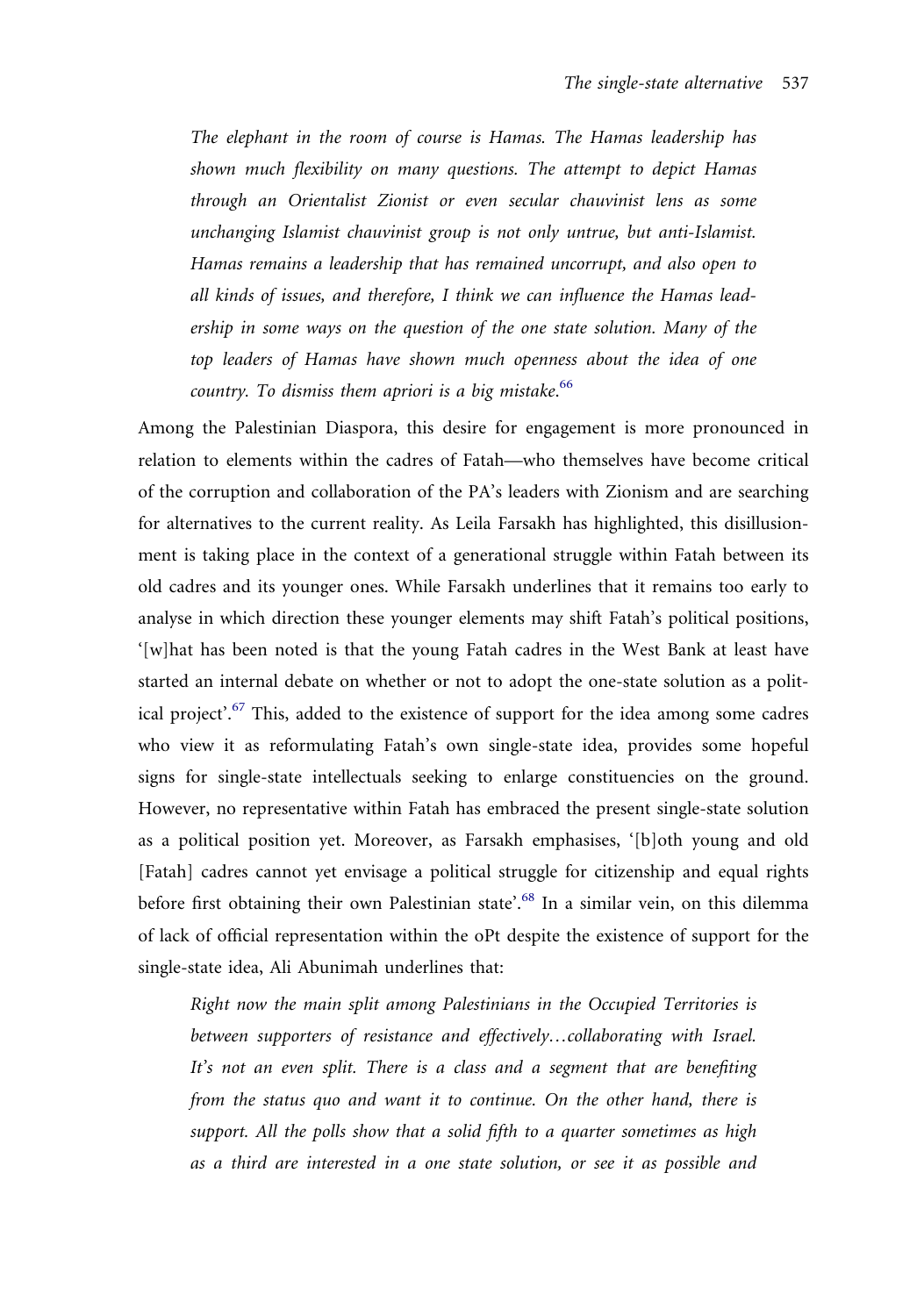desirable on the basis of equal citizenship. But they're not represented. There aren't political parties or movements that represent the 20 percent of Pales-tinians in the Occupied Territories who want a one state solution.<sup>[69](#page-26-0)</sup>

Hence, for Diaspora intellectuals the question of official leadership remains an open one at present—one that is centred within calls for the need to revitalise the PLO around a political programme that reunifies all three segments of the Palestinian people.

However, it should also be mentioned that for the majority of these intellectuals, the movement's lack of a concrete organised structure or leadership at this point in time does not represent a central concern. In this vein, Abunimah argues that:

You have tremendously committed people. Palestinians second and third generation, who have clear politics, who are more committed than their parents, and they didn't need any centralized leadership to bring them to that. I do think that there is something [about the internet] […] Things aren't done by centralised organizations [anymore].<sup>[70](#page-26-0)</sup>

Paralleling this view, many single-state networks, groups and alternative media forums have been created on the Internet—the most famous among them being Abunimah's Electronic Intifada (EI), which he himself describes as 'a major forum for discussing the One State Solution', $71$  and as the sort of alternative forum that is essential for any marginalised movement to create. As such he states: 'I do see things as EI as absolutely necessary because you cannot rely on the mainstream media, which are generally com-mitted to the hegemonic consensus'.<sup>[72](#page-26-0)</sup> This strategy is used by the single-state movement in order to disseminate its critiques, worldview and actions to as wide an audience as possible—as well as in an effort to create new constituencies, and stage interventions that would not be accepted within the mainstream media and its institutions. Moreover, there are many intellectuals who target popular mainstream media outlets, and use their academic standing and writing skills in order to infiltrate public discourse.<sup>[73](#page-26-0)</sup> Constantly in fear of, and on guard against, co-optation by parties, politicians, factions (or funding) linked to particular states or to the status quo, it is this form of decentralised organisation that these intellectuals find themselves most comfortable with at present.

It might follow from the above then that it is the centrality of the role and involvement of Diaspora Palestinians within the present resurgence of the single-state idea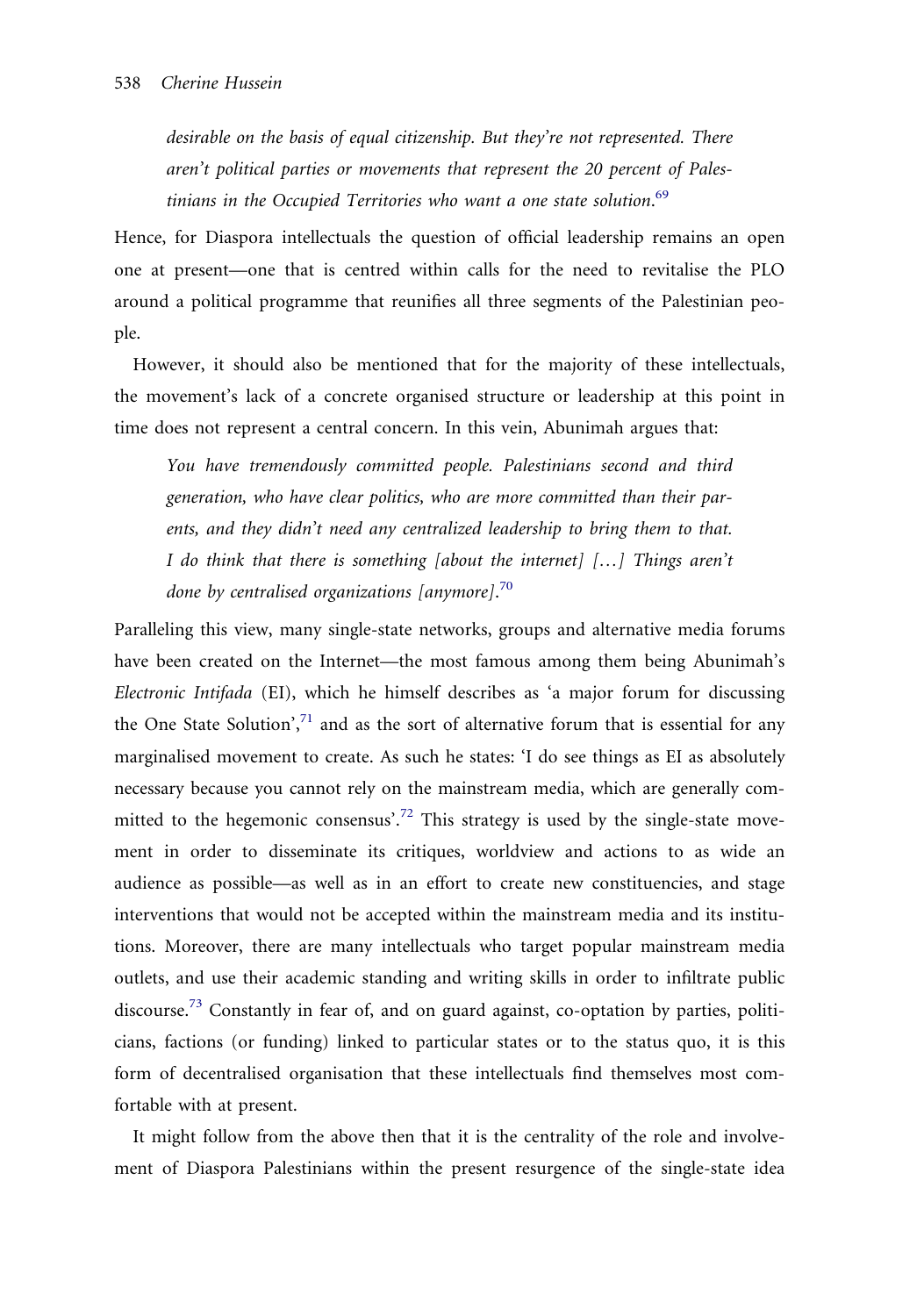that lies at the root of its emphasis upon equal rights and citizenship for all—as well as that of international law—as opposed to that of establishing a Palestinian nationstate within a framework of national self-determination. This particular worldview can be argued to stem from both the predominantly North American location of these intellectuals, as well as the marked influence of the writings of Edward Said upon them and their debates. Hence, the engagement of these intellectuals with debates on citizenship, civil rights, equality, identity and democracy within a North American setting coupled with the influence of the kind of movements they encountered within it make ideas linked to Palestinian nationalism seem one-dimensional and claustrophobic. Thus, Abunimah states:

To many Diaspora Palestinians, the whole idea of nationalism […] has lost its luster […] What Palestinians do want and need, is freedom of movement and expression, education, and equal access to the benefits of democratic society. [74](#page-26-0)

It is from within this context of fluidity, transience and multiplicity that there is anxiety towards ideas linked to binationalism among Diaspora Palestinians—ideas that they argue are rooted in the need to define communities into reified, static national identities. As such, due to their more universalised perceptions of identity, their more eclectic ideological orientations, and perhaps the more pronounced visibility of women amongst them, Diaspora Palestinians overwhelmingly support a secular, democratic state solution. Elaborating on this impulse of openness and inclusion Yasmin Abulaban states:

The way I would articulate it is not around binationalism, partly because [...] when you start talking about nation and national communities, it can sound very closed. So what does that mean when you say there are two national communities? Who's included in that? I would favour the idea of a secular democratic state.<sup>[75](#page-26-0)</sup>

Similarly, on the link between the realisation of the three demands reunifying all segments of the Palestinians and the inclusionary character of the secular democratic solution, Omar Barghouti states:

The democratic solution lays out the clearest mechanism for ending the three tiered regime of Israeli Zionist oppression—the occupation and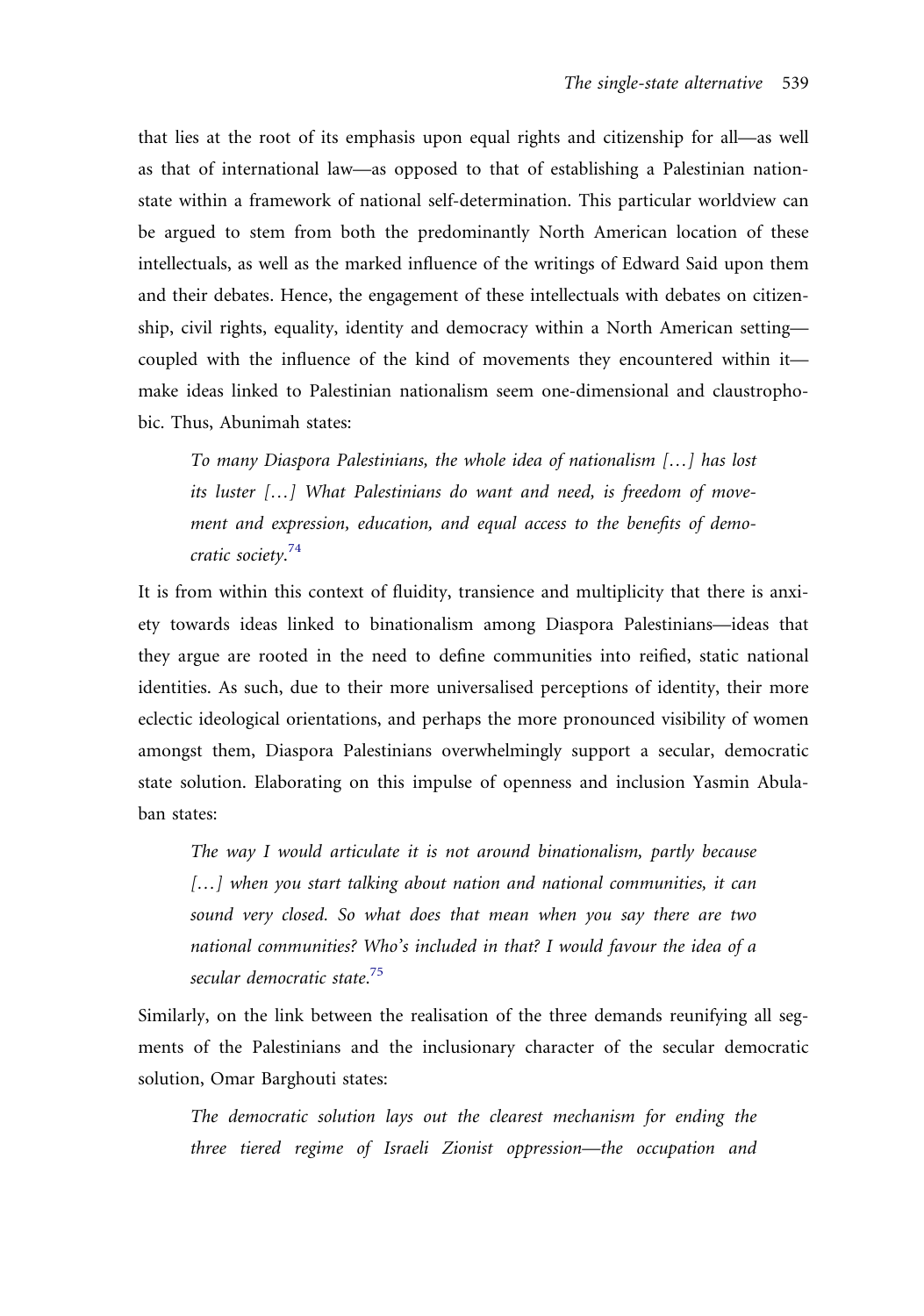colonization of the 1967 territory; the system of racial discrimination against Palestinian citizens of Israel, which is the Zionist form of apartheid; and the total denial of refugee rights, particularly the right to return home and to reparations. [76](#page-26-0)

This preference is further emphasised by the self-perception of many Diaspora Palestinians as 'secular humanists', as well as their more fluid and universal experience of identity and place. Thus, on where he would locate himself within the Palestinian collective, George Bisharat states:

I consider myself Palestinian-American. My father was Palestinian, from Jerusalem, and my mother is American. I have lived most of my life in the US, although I have spent extended periods of time in Palestine, and elsewhere in the Middle East, including Cairo. I consider myself first and fore-most a humanist and an activist for justice and human rights worldwide.<sup>[77](#page-26-0)</sup>

It may be useful at this point to highlight that the single-state movement is organised in a manner in which each bloc of intellectuals works within the communities and geographies to which they are organically linked.<sup>[78](#page-26-0)</sup> This stems from the fact that most single-state intellectuals feel that they can only represent, or speak from within, the collectives of Palestinians and Israelis to which they belong—with the recognition that this sense of belonging is more straightforward for some than others. Interlinked with this is a conviction that the emphasis on action and resistance has to reside primarily within the local, contextualised settings in which they live, even if it targets a wider audience geographically. Hence, Jewish-Israeli intellectuals work within their communities, Palestinian-Israelis within theirs, and so on—while those who live outside of Palestine/Israel come together within their local communities in exile to promote single-state initiatives, and give exposure to the idea among the diverse groups, media outlets and institutions they are affiliated with therein. This form of grassroots mobilising aims at conquering public spaces and creating new constituencies in diverse, interlinked geographic theatres—in the hopes of building enough momentum to eventually create a 'reconstructive moment'.

In a similar vein, while an integral part of the single-state movement—especially among its Jewish-Israeli and Palestinian-Israeli blocs—is to create alliances with communities and movements in Israel who would be open to a single democratic state, the movement remains geopolitically focused upon mobilising resistance within 'a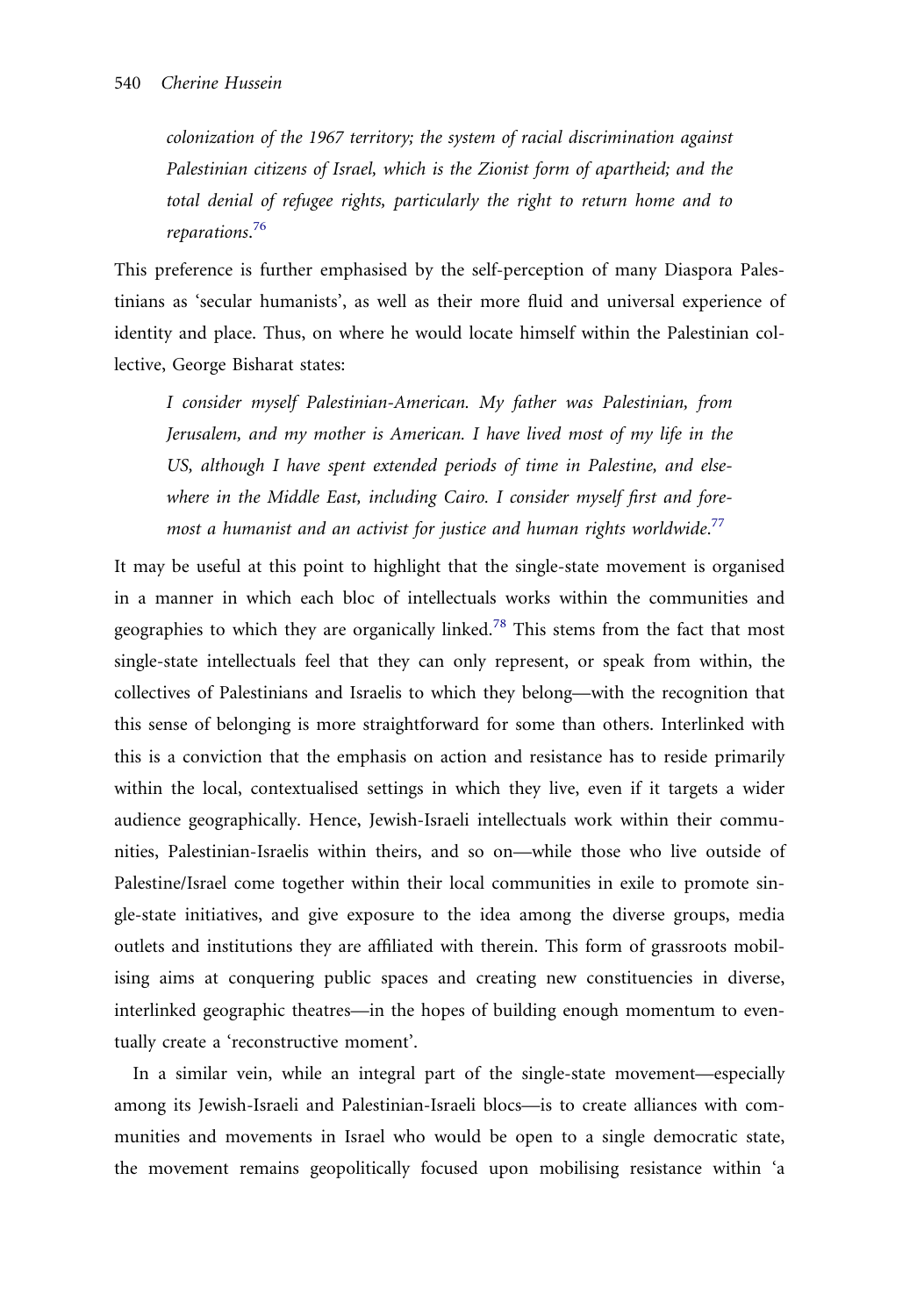Palestinian pillar, an Arab pillar and an international pillar'.<sup>[79](#page-26-0)</sup> To return to the prominent role of Diaspora Palestinians, to their insistence upon emphasising the power of re-centring international law within their battles, to their territorial locations within the West, and their more universalised self-perceptions as humanists engaged in interlinked global struggles within this arena, it is within the international pillar that the single-state movement has been most active in promoting its struggle, and it is also within this arena that it has made the most powerful and rapidly expanding gains.

This success is largely due to the launching of the global Boycott, Divestment and Sanctions (BDS) movement against the state of Israel. While the BDS movement itself is beyond the scope of this paper,  $80$  it is important to stress that it is intimately intertwined with the single-state movement's strategy of 'South-Africanising' the Palestinian-Israeli conflict. Hence, in parallel to the flurry of single-state conferences from around 2003 to 2010, single-state advocates began to draw parallels between Israeli apartheid and South African apartheid, and to call for 'South-Africanising' the Israeli-Palestinian conflict instead of continuing to use the occupation-liberation paradigm. Thus, for example, in 2003 Uri Davis published his critically acclaimed book Apartheid Israel detailing Zionism's specific form of apartheid. $81$  That same year, Mark Hand noted in Press Action that there is a movement growing in favour of binationalism in Israel/Palestine, which is causing 'advocates of apartheid Israel' much concern.<sup>[82](#page-26-0)</sup> A few years later, Omar Barghouti renamed the two-state solution, 'the apartheid solution', and detailed Israel's form of apartheid as a 'three-tiered' form of apartheid, consisting of:

The occupation and colonisation of the 1967 territory; the system of racial discrimination against Palestinian citizens of Israel, which is the Zionist form of apartheid; and the total denial of refugee rights, particularly the right to return home and to reparations.<sup>[83](#page-26-0)</sup>

In this context, it should be noted that an essential driving force behind this strategy revolves around the reunification of the fragmented Palestinian national collective. For, as previously underlined, by centring the struggle around Zionism and its multiple forms of apartheid—the rights and aspirations of all three segments of the Palestinians are taken into account, and the struggle for Palestinian liberation is realigned as one that is mutually inclusive and hence more powerful.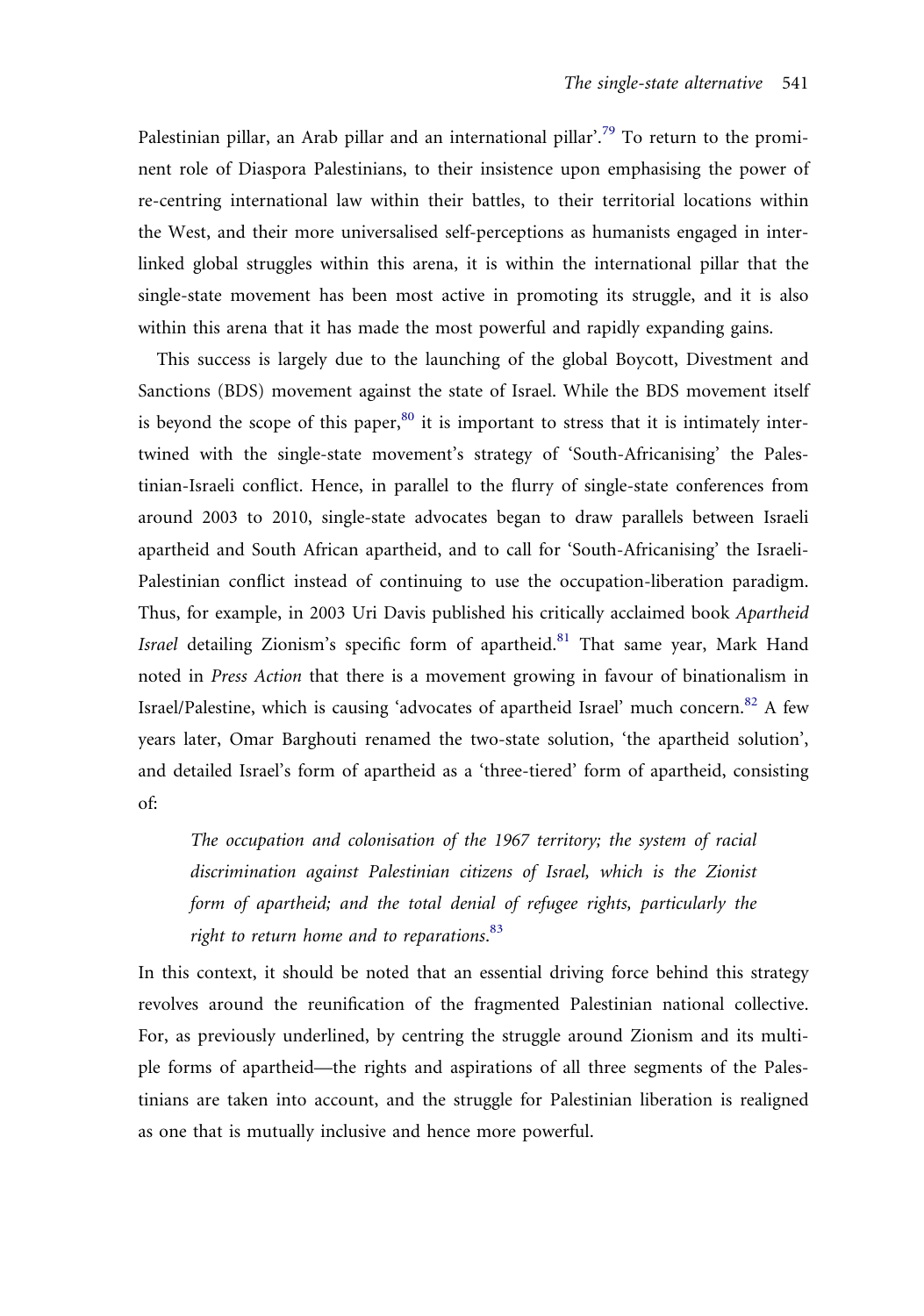The move to the apartheid paradigm itself was advocated by scholars in the post-Oslo period—and especially by scholars who believed that this paradigm shift was the only avenue left from within which Palestinians could hope to break through the intransigent wall of US elite support for Israel and their inaccurate reflection, and hence popular understanding, of the occupation-liberation paradigm within this specific conflict. More importantly, as single-state intellectuals point out, it is also the most accurate reflection of the obscured reality in Palestine/Israel today. On this paradigm shift, George Bisharat states:

One of the reasons that the anti-apartheid movement in the US reached such heights was because it resonated with the American civil rights movement [...] Unfortunately, that's not the way Israel/Palestine reads to Americans […] if you talk to Americans about settlers or settlements some of them actually have a positive connotation of that, because it reminds them of the American west and pioneering settlers—it's not a bad term. Apartheid however, they all know that apartheid is bad. They all respond to it. So, yes, I think that analogy […] is a valuable tool. And it's not just a valuable tool—it's accurate.<sup>[84](#page-26-0)</sup>

Similarly, Barghouti underlines the importance this paradigm shift represents in terms of the moral and legal power it contains for Palestinians within the realm of the established legal conventions of the international community:

The significance to the Palestinian struggle for self-determination of the fact that international law considers apartheid a crime against humanity that therefore invites sanctions […] cannot be overemphasised. The UN and the international community know full well…how to deal with apartheid; all Palestinians and defenders of justice have to do is prove […] how Israel's [...] [regime] constitute[s] apartheid.<sup>[85](#page-26-0)</sup>

The space this reformulation opened up for the launching of the anti-apartheid BDS campaign for the rights of all three segments of the Palestinians proved to both resonate with these wider publics and civil society institutions, and to contain much potential of expansive power.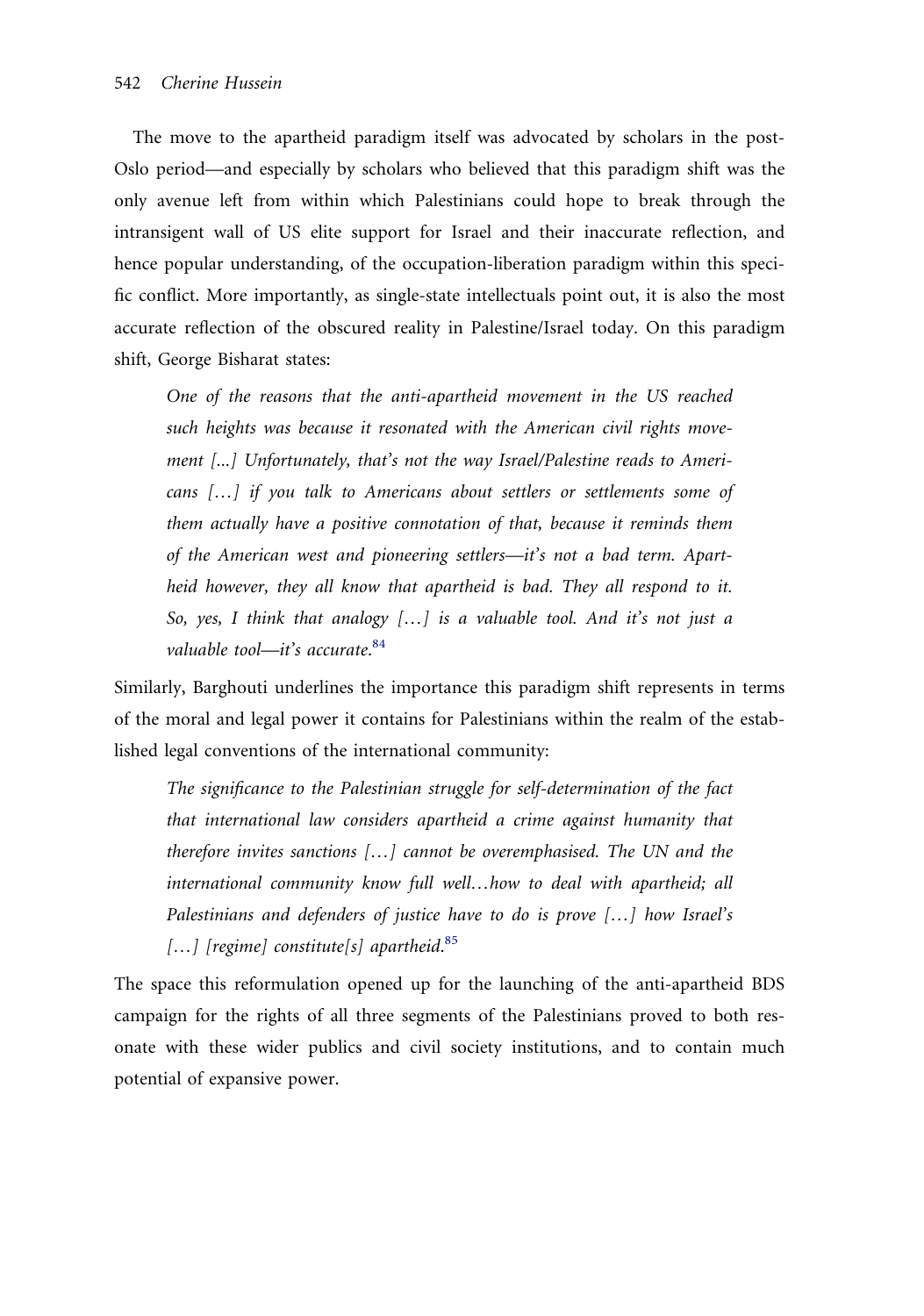#### Conclusion

It was at a single-state conference that Omar Barghouti described the resistance movement in which he is involved as one that is organisationally based upon the dialectical link between thought and action:

Organising for self-determination and ethical de-Zionisation of Palestine, must proceed in two simultaneous, dialectically related processes—reflection and action […] Without vision and reflection our struggle would become like a ship without a skipper. Without resistance, our vision would amount to no more than armchair intellectualism.<sup>[86](#page-26-0)</sup>

Hence, while the single-state movement largely emerged as a reformulated intellectual idea triggering an academic debate—it has been my contention in this article that it simultaneously attempted to activate Gramsci's philosophy of praxis, fusing intellectual vision with the resisting of oppression as a practice. Similarly, I have striven to show that it is a resistance movement that both sets its point of beginning and operates within the Gramscian premise that social transformation begins with the potential within people's thoughts to challenge the limits of the possible, triggering critical processes of historical self-understanding and empowerment that eventually transform them into a unified historical force. Hence, I attempted to illustrate the central role of single-state intellectuals in triggering this project of critical pedagogy within their own communities, with a particular emphasis upon the interlinked influence of both the anti-Oslo writings of Edward Said and the role, worldviews, strategies and territorial locations of the Palestinian Diaspora today.

In doing so, I sought to highlight single-state intellectuals' own self-understandings as educators energising an alternative anti-Zionist worldview from within which a practice of equal citizenship and coexistence can begin to be embraced on the ground. In parallel to this, I tried to emphasise the inherent interlinkage between this alternative anti-Zionist worldview—and its critique of the common sense notions bolstering an oppressive status quo that still champions the notion of separation as the only solution to the Israeli-Palestinian conflict today. Through this emphasis, I endeavoured to underline Gramsci's argument that it is only when a philosophical movement begins from within the common sense notions prevalent in civil societies that it contains within it the power to transcend them in the name of an alternative, liberating vision.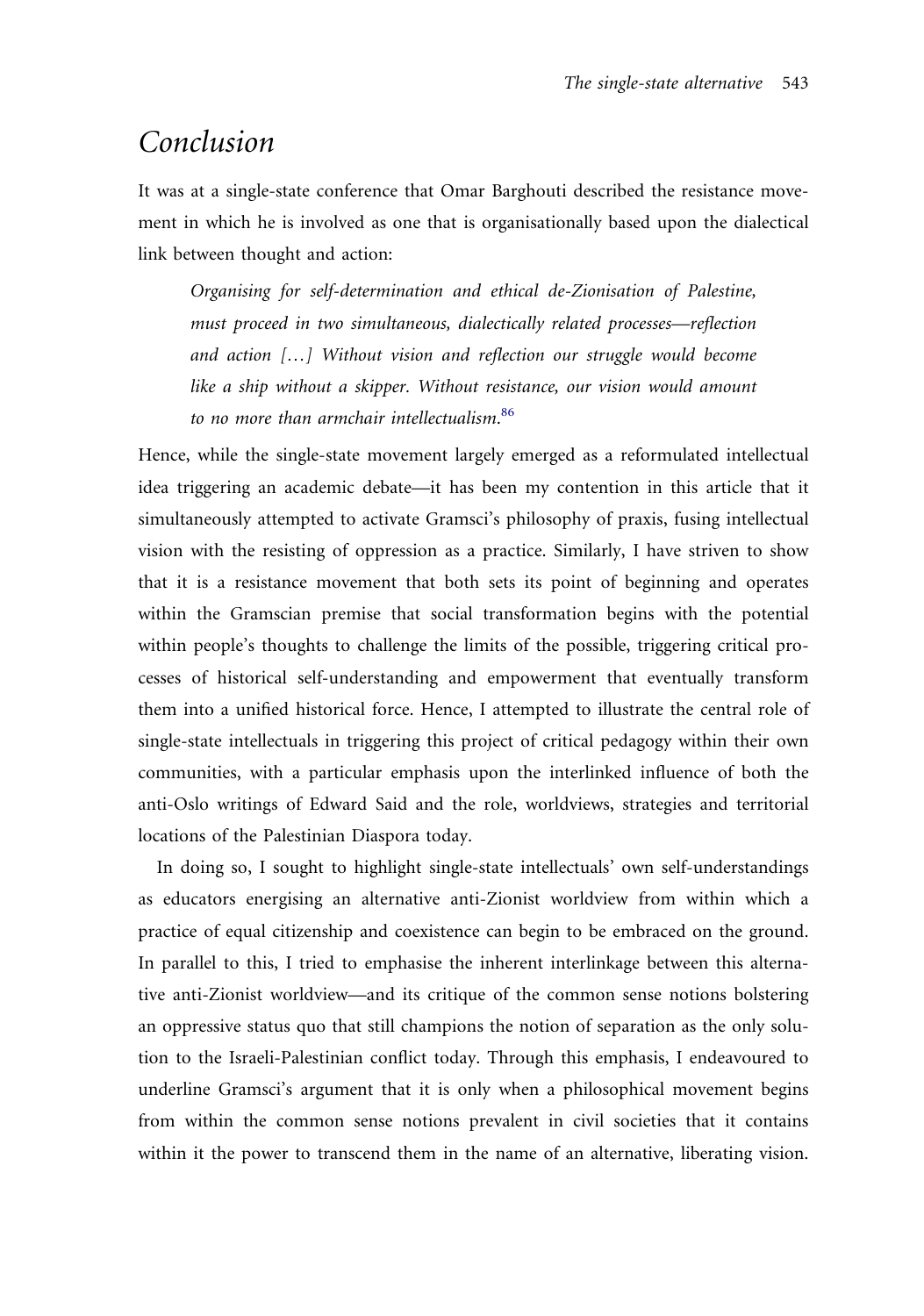<span id="page-24-0"></span>For, it is within this interlinkage that the activation of Gramsci's philosophy of praxis lays, along with the potential for building a transformative process of counterhegemony.

#### Acknowledgements

To the inspiring intellectuals who generously gave me their time and insights, and made this research possible, I owe much gratitude. Thank you to Mandy Turner for making this special issue possible, and to the anonymous peer reviewers—who gave me much food for thought for future theoretical directions. Thank you also to Benno Teschke for his engagement with my Saidian images of Gramsci while supervising my PhD journey.

#### Endnotes

- 1. Gramsci, Selections from the Prison Notebooks, 330.
- 2. Pappe and Avnery, 'Two States or One State'.
- 3. Buttigieg, 'Gramsci on Civil Society', 4.
- 4. Buttigieg, 'Gramsci on Civil Society', 7.
- 5. Gramsci, Selections from the Prison Notebooks, 330.
- 6. Similarly, my choice to begin with counterhegemony emerged from a need to counter the disempowering, abstracted, all-encompassing global form of hegemony that seems to largely dominate the discipline of IR. For, when one begins from within the contextualised, territorial practices of resistance, it becomes more possible to limit the nature and existence of hegemony to specific interlinked forms in the context of specific struggles and specific national/local settings. Arguably, this form of hegemony that maintains its location with the national and territorial could be both more useful, as well as more Gramscian.
- 7. The first time the two-state solution itself was directly addressed and articulated as the mutually agreed upon solution to the conflict by both sides was in Annapolis in 2007, under the mediation of US President George Bush. One of the aims of the conference was to 'demonstrate international support for the commencement of negotiations on the realisation of peace between two peoples'. At the conference itself, Bush stated: 'We've come together this week because we share a common goal: two democratic states—Israel and Palestine—living side by side in peace and security'. The Middle East Quartet strongly supported this initiative, as did the UN. For more details on this, as well as the text of the Joint Understanding on Negotiations, see: http:// www.mfa.gov.il/MFA/History/Modern+History/His-

toric+Events/The+Annapolis+Conference+27-Nov-2007.htm.

- 8. In the words of Amnon Raz-Krakotzin on the motivation behind Yitzhak Rabin's recognition of the PLO at the time: 'Rabin was a follower of Yigal Allon, who after the 1967 war outlined a plan according to which the district of Jerusalem, as well as parts of the Hebron district and the Jordan Valley, would be kept under Israeli sovereignty. The remaining territory […] would become an autonomous Palestinian area, with a link to Jordan. Rabin considered the Oslo framework to be one which would enable him to achieve, via different tactics, the policy he had always favored'. Raz-Krakotzin, 'A Peace without Arabs', 61.
- 9. Said, 'The Morning After', 3.
- 10. Abunimah, One Country, 169. For more on the influence of the writings of Gramsci on Said's work, as well as on Said himself as organic intellectual, see chapter one in Hussein, The Re-Emergence of the Single State Solution.
- 11. Said, 'Truth and Reconciliation'.
- 12. Ibid.
- 13. Peled, 'Zionist Realities'.
- 14. Said, 'Truth and Reconciliation'.
- 15. Said, 'An Interview with'.
- 16. Said, 'Truth and Reconciliation'.
- 17. Ibid.
- 18. Ibid.
- 19. Ibid.
- 20. Pappe, 'Proposal for a New Israeli Political Organization'.
- 21. The London One State Group, Challenging the Boundaries.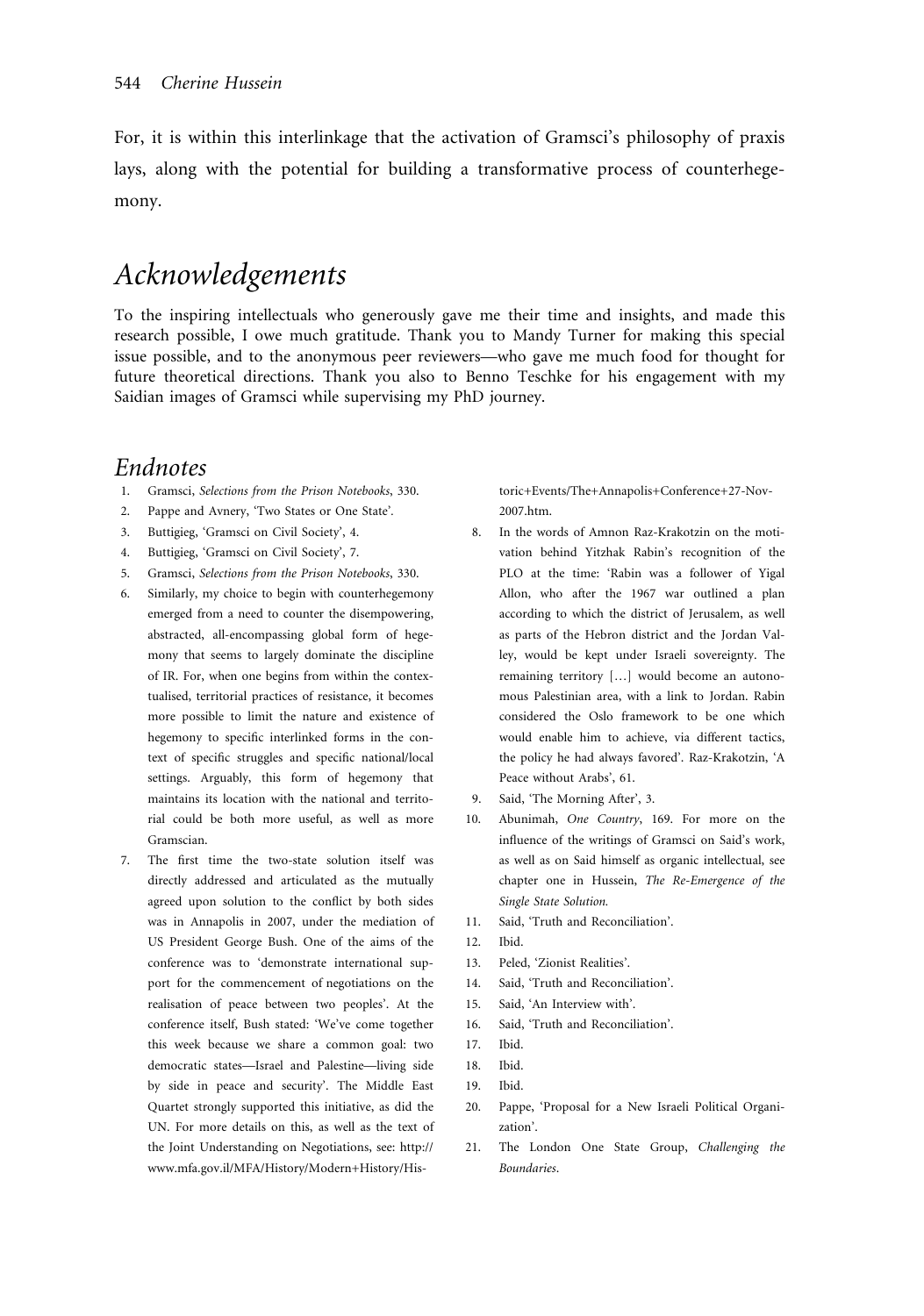- <span id="page-25-0"></span>in Hussein, The Re-Emergence of the Single State Solution.
- 23. Barghouti, 'Organizing for Self Determination'.
- 24. Pappe, 'Proposal for a New Israeli Political Organization'.
- 25. Macleod, 'Rice's Fear'.
- 26. The Quartet, 'Middle East Quartet Expresses Support'.
- 27. The London One State Group, Challenging the Boundaries.
- 28. Abunimah, 'The One State Declaration'.
- 29. Ibid.
- 30. Ibid.
- 31. The One-State Declaration is available at: [http://elec](http://electronicintifada.net/content/one-state-declaration/793) [tronicintifada.net/content/one-state-declaration/793](http://electronicintifada.net/content/one-state-declaration/793)
- 32. Abunimah, 'The One State Declaration'.
- 33. Ibid.
- 34. The London One State Group, Challenging the **Boundaries**
- 35. Abunimah, 'The State of the One-State Idea'.
- 36. Zochrot, or 'Remembering', was founded by Eitan Bronstein in Tel Aviv in 2002, and is made up of a group of Israeli citizens dedicated to raising the awareness of the Jewish-Israeli public about the Palestinian Nakba of 1948—as a fundamental first step towards peace and reconciliation. Zochrot does this through hosting conferences, panels and research initiatives—as well as through direct action initiatives that involve the conquering of Jewish-Israeli public spaces in order to showcase that the land upon which every Israeli lives simultaneously tells the story of Palestinian ethnic cleansing and dispossession. Zochrot supports the Palestinian Right of Return. For more information on Zochrot, see: <http://zochrot.org>
- 37. Sivan and Bronstein, 'One State from Within'.
- 38. For detailed expositions of these processes, see for example, Hilal, Where Now for Palestine?.
- 39. Massad, 'A Matter of Immediate Urgency'.
- 40. Ibid.
- 41. Ibid.
- 42. Said, 'Vico on the Discipline of Bodies', 86.
- 43. Ibid.
- 44. Sivan and Bronstein, 'One State from Within'.
- 45. Tilley, 'The Secular Solution'.
- 46. Powell and Isaac, 'The Transformation of the Palestinian Environment'.
- 47. Peled, 'Zionist Realities'.
- 48. Pappe and Avnery, 'Two States or One State'.
- 49. Interview with I. Pappe, Brighton, 16 September 2009.
- 50. Karmi, 'Building an International Movement'.
- 51. It is important to note that besides being instrumental in drafting the One State Declaration itself, this network of conferences was instrumental in revealing a platform from within which anti-Zionist activists, academics, organisations, students and individuals involved in Palestine/Israel could locate each other, share stories, find common ground and create what some have termed to be an almost cathartic single-state 'grassroots network'. The conferences also triggered a flurry of debates that broke through the taboo on critically discussing the nature of Zionism in the West, and are a central arena within which both academics and activists meet to fuse theory and practice in the elaboration of their strategies and political programmes.
- 52. The full report is available at: [http://www.palestines](http://www.palestinestrategygroup.ps/) [trategygroup.ps/](http://www.palestinestrategygroup.ps/)
- 53. The report defines the peacemaking discourse as one that 'assumes that the problem is one of "making peace" between two equal partners, both of whom have symmetric interests, needs, values and beliefs. This is the wrong discourse because there are not two equal conflict parties. There is an occupying power and a suppressed and physically scattered people not allowed even to have its own identity legally recognized'. Palestine Strategy Study Group, Regaining the Initiative.
- 54. The report defines the state-building discourse as one 'which assumes that the problem is one of "building a state" along the lines attempted in Cambodia or El Salvador or Mozambique - or even to a certain extent in Afghanistan. This is the wrong discourse because there is no Palestinian state'. Palestine Strategy Study Group, Regaining the Initiative.
- 55. Abunimah, 'A New Palestinian Strategy'.
- 56. Palestine Strategy Study Group, Regaining the Initiative.
- 57. Ibid.
- 58. Ibid.
- 59. Ibid.
- 60. Al-Shabaka, 'Press Release'.
- 61. Al-Shabaka, 'Press Release'. It should be noted that the BDS call represented the first unified Palestinian national call to unite all segments of the Palestinian people within it, and call for the achievement of the rights of all three segments of the Palestinian collective. Significantly, these goals also mirror those of the single-state's conception of the world.
- 62. Palestinian Civil Society, 'Operative Extract'.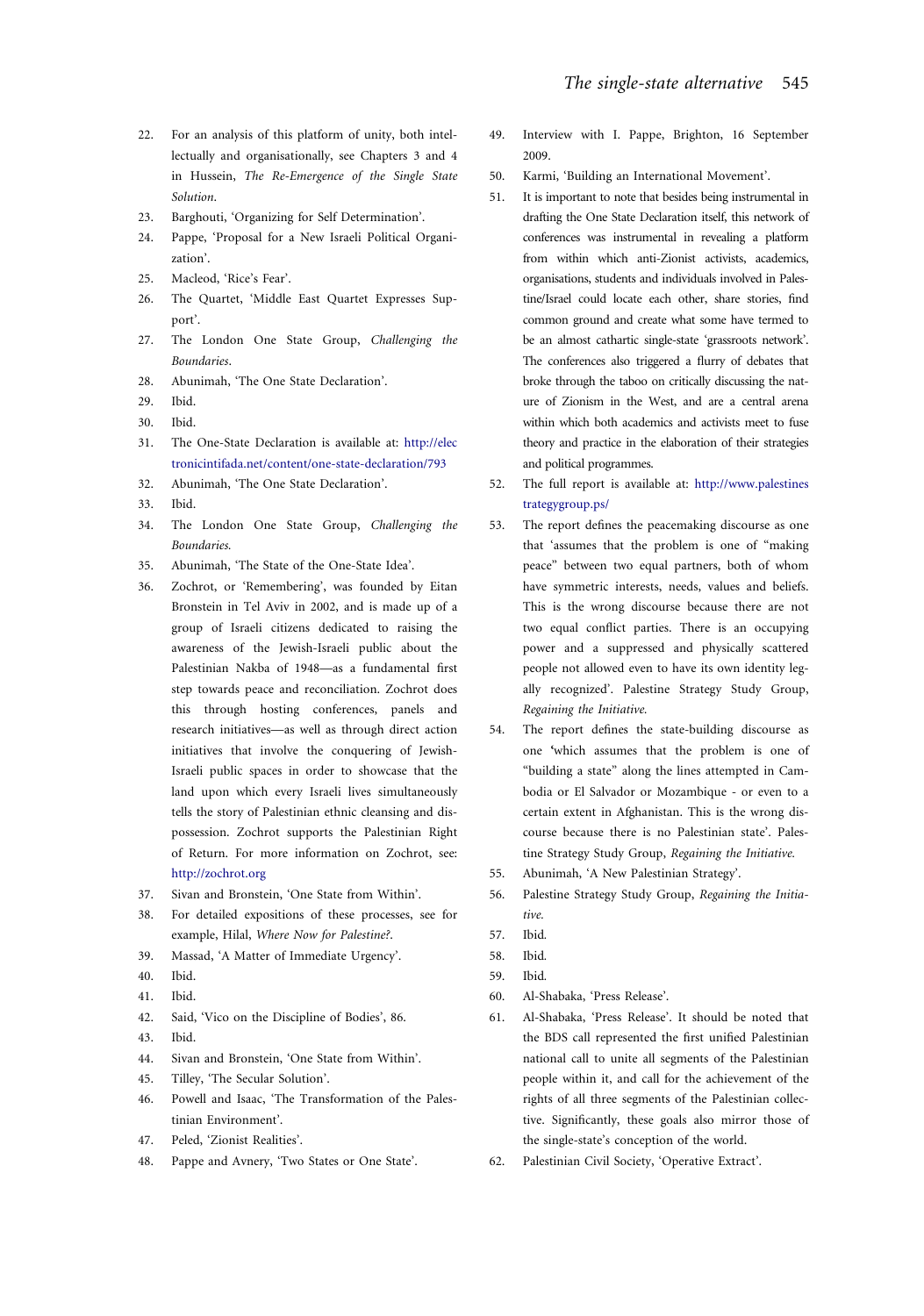- <span id="page-26-0"></span>63. Al-Shabaka, 'Press Release'.
- 64. It should be noted that as of this writing, Hamas remains excluded from within the single-state movement for a variety of different reasons—one of which is the existence of significant opposition to engaging with it within the movement at large.
- 65. Interview with G. Bisharat, Toronto, 24 June 2009.
- 66. Massad, 'A Matter of Immediate Urgency'.
- 67. Farsakh, 'The One-State Solution', 65.
- 68. Ibid.
- 69. Interview with A. Abunimah, Toronto, 23 June 2009.
- 70. Ibid.
- 71. Ibid.
- 72. Ibid.
- 73. Interview with G. Bisharat, Toronto, 24 June 2009.
- 74. Abunimah, One Country, 170.
- 75. Interview with Y. Abulaban, Toronto, 21 June 2009.
- 76. Barghouti, 'Organizing for Self Determination'.
- 77. Interview with G. Bisharat, Toronto, 24 June 2009.
- 78. Interview with K. Ziada, London, 18 May 2008.
- 79. Barghouti, 'Organizing for Self Determination'.
- 80. For a detailed analysis of the BDS tactic as an integral part of the single-state movement's anti-Zionist strategy and war of position, under the umbrella of an expansive global anti-apartheid movement, see Chapters 3–5 in Hussein, The Re-Emergence of the Single State Solution.
- 81. Davis, Apartheid Israel.
- 82. Hand, 'Israeli Apartheid Supporters Resist'.
- 83. Barghouti, 'Organizing for Self Determination'.
- 84. Interview with G. Bisharat, Toronto, 24 June 2009.
- 85. Barghouti, Boycott Divestment and Sanctions, 63–64.
- 86. Barghouti, 'Organizing for Self Determination'.

#### References

- Abunimah, A., 2006. One Country: A Bold Proposal to End the Israeli-Palestinian Impasse. Metropolitan Books, New York.
- Abunimah, A., 2007. 'The State of the One-State Idea'. Paper delivered at the annual SOAS Palestine Society Conference, Challenging the Boundaries: A Single State in Israel/Palestine, SOAS, London, 17–18 November.
- Abunimah, A., 2007. 'The One State Declaration'. Tadamon!. Available at: <http://www.tadamon.ca/post/1047> [Accessed 15 March 2011].
- Abunimah, A., 2008. 'A New Palestinian Strategy or the Same Failed One?'. The Electronic Intifada. Available at: <http://electronicintifada.net/v2/article9815.shtml> [Accessed 11 March 2011].
- Al-Shabaka, 2010. 'Press Release, Palestine's first Independent Think Tank Launched'. The Electronic Intifada. Available at: [http://electronicintifada.net/v2/arti](http://electronicintifada.net/v2/article11215.shtml) [cle11215.shtml](http://electronicintifada.net/v2/article11215.shtml) [Accessed 11 March 2011].
- Barghouti, O., 2009. 'Organizing for Self Determination, Ethical De-Zionisation and Resisting Apartheid'. Paper delivered at One State for Palestine/Israel, MIT, Boston, MA, 28–29 March.
- Barghouti, O., 2011. Boycott Divestment and Sanctions: The Global Struggle for Palestinian Rights. Haymarket Books, Chicago.
- Buttigieg, J.A., 1995. 'Gramsci on Civil Society'. Boundary 2 22(3), 1–32.
- Davis, U., 2003. Apartheid Israel: Possibilities for the Struggle Within. Zed Books, London.
- Farsakh, L., 2011. 'The One-State Solution and the Israeli-Palestinian Conflict: Palestinian Challenges and Prospects'. The Middle East Journal 65(1), 55–71.
- Gramsci, A., 1971. Selections from the Prison Notebooks of Antonio Gramsci. Lawrence and Wishart, London.
- Hand, M., 2003. 'Israeli Apartheid Supporters Resist Binational Movement'. Press Action. Available at: [http://](http://www.pressaction.com/news/weblog/print/hand12312003/) [www.pressaction.com/news/weblog/print/](http://www.pressaction.com/news/weblog/print/hand12312003/) [hand12312003/](http://www.pressaction.com/news/weblog/print/hand12312003/) [Accessed 7 April 2011].
- Hilal, J. (ed.), 2007. Where Now for Palestine? The Demise of the Two State Solution. Zed Books, London.
- Hussein, C., 2015. The Re-Emergence of the Single State Solution in Palestine/Israel: Countering an Illusion. Routledge, London.
- Karmi, G., 2009. 'Building an International Movement to Promote the One State Solution'. Paper delivered at One State for Palestine/Israel, MIT, Boston, MA, 28– 29 March.
- Massad, J., 2007. 'A Matter of Immediate Urgency, Not a Distant Utopia'. Paper delivered at the annual SOAS Palestine Society Conference, Challenging the Boundaries: A Single State in Israel/Palestine, SOAS, London, 17–18 November.
- Macleod, S., 2007. 'Rice's Fear of the One-State Solution'. The Middle East Blog. TIME Magazine. Available at: [http://mideast.blogs.time.com/2007/10/25/](http://mideast.blogs.time.com/2007/10/25/rices_fear_of_the_onestate_sol/) [rices\\_fear\\_of\\_the\\_onestate\\_sol/](http://mideast.blogs.time.com/2007/10/25/rices_fear_of_the_onestate_sol/) [Accessed 15 March
	- 2011].
- Palestine Strategy Study Group, 2008. Regaining the Initiative: Palestinian Strategic Options to End Israeli Occupation. Oxford Research Group, Oxford.
- Palestinian Civil Society, 2005. 'Operative Extract of the 2005 BDS Call'. Al-Shabaka: The Palestinian Policy Network. Available at: <http://al-shabaka.org/node/134> [Accessed 12 March 2011].